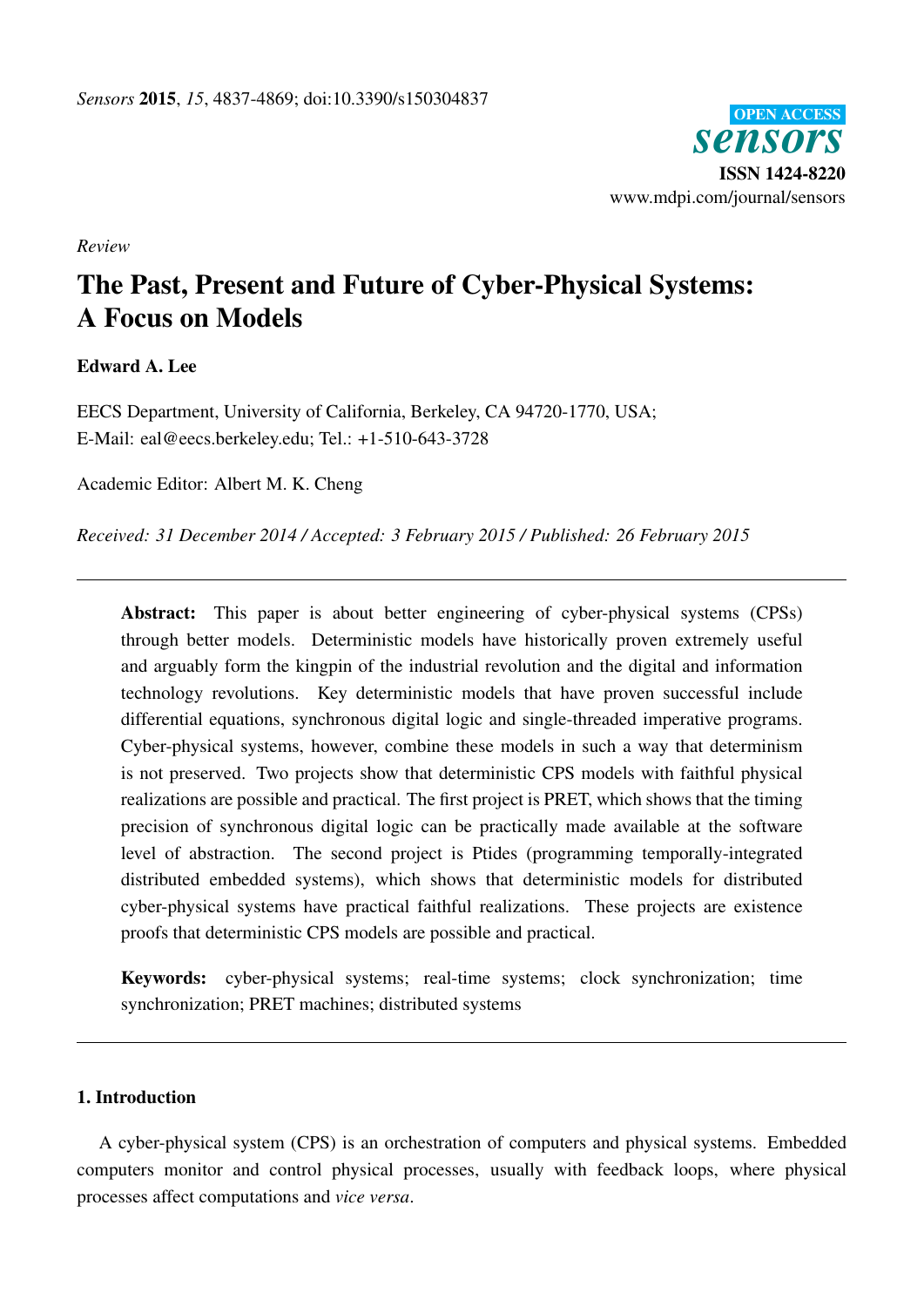Applications of CPS include automotive systems, manufacturing, medical devices, military systems, assisted living, traffic control and safety, process control, power generation and distribution, energy conservation, HVAC (heating, ventilation and air conditioning), aircraft, instrumentation, water management systems, trains, physical security (access control and monitoring), asset management and distributed robotics (telepresence, telemedicine).

As an intellectual challenge, CPS is about the intersection, not the union, of the physical and the cyber. It combines engineering models and methods from mechanical, environmental, civil, electrical, biomedical, chemical, aeronautical and industrial engineering with the models and methods of computer science. This paper argues that these models and methods do not combine easily and that the consequently CPS constitutes a new engineering discipline that demands its own models and methods.

The term "cyber-physical systems" emerged around 2006, when it was coined by Helen Gill at the National Science Foundation in the United States. The related term "cyberspace" is attributed to William Gibson, who used the term in the novel *Neuromancer*, but the roots of the term CPS are older and deeper. It would be more accurate to view the terms "cyberspace" and "cyber-physical systems" as stemming from the same root, "cybernetics," which was coined by Norbert Wiener [\[1\]](#page-28-0), an American mathematician who had a huge impact on the development of control systems theory. During World War II, Wiener pioneered technology for the automatic aiming and firing of anti-aircraft guns. Although the mechanisms he used did not involve digital computers, the principles involved are similar to those used today in computer-based feedback control systems. His control logic was effectively a computation, albeit one carried out with analog circuits and mechanical parts, and therefore, cybernetics is the conjunction of physical processes, computation and communication. Wiener derived the term from the Greek κυβερνήτης (kybernetes), meaning helmsman, governor, pilot or rudder. The metaphor is apt for control systems.

The term CPS is sometimes confused with "cybersecurity," which concerns the confidentiality, integrity and availability of data and has no intrinsic connection with physical processes. The term "cybersecurity," therefore, is about the security of cyberspace and is thus only indirectly connected to cybernetics. CPS certainly involves many challenging security and privacy concerns, but these are by no means the only concerns.

CPS connects strongly to the currently popular terms Internet of Things (IoT), Industry 4.0, the Industrial Internet, Machine-to-Machine (M2M), the Internet of Everything, TSensors (trillion sensors), and the fog (like the cloud, but closer to the ground). All of these reflect a vision of a technology that deeply connects our physical world with our information world. In our view, the term "CPS" is more foundational and durable than all of these, because it does not directly reference either implementation approaches (e.g., the "Internet" in IoT) nor particular applications (e.g., "Industry" in Industry 4.0). It focuses instead on the fundamental intellectual problem of conjoining the engineering traditions of the cyber and the physical worlds. One can talk about a "cyber-physical systems theory" in a manner similar to "linear systems theory".

Like linear systems theory, a CPS theory is all about models. Models play a central role in all scientific and engineering disciplines. However, since CPS conjoins distinct disciplines, which models should be used? Unfortunately, models that prevail in these distinct disciplines do not combine well, as I explain next.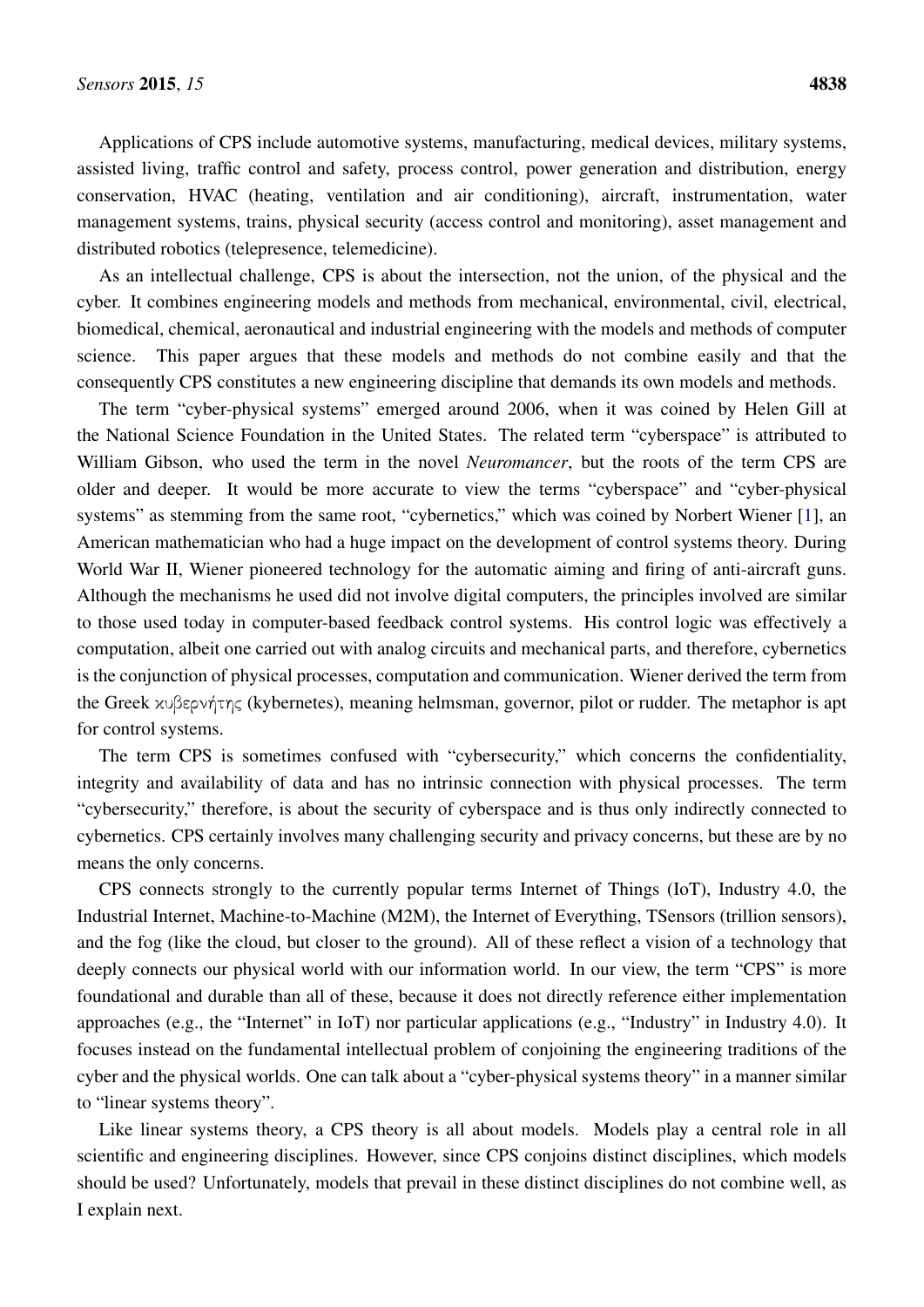#### 2. Models

The act of modeling involves three distinct concepts: the thing being modeled, the model and the modeling paradigm. For example, a Newtonian model of a mass and a spring (the thing being modeled) consists of an ordinary differential equation (ODE) (the model). The modeling paradigm is the mathematics of calculus and differential equations. Such a Newtonian model might be used by a mechanical engineer to design or analyze a mechanical system.

A very different example is a computer program written in C (the model), which models the behavior of an electrical machine (a computer) that transforms binary data stored in electrical memory. Here, the modeling paradigm is the computer science theory of imperative programs.

Engineers often conflate the model with the thing being modeled. For example, electrical engineers may refer to an ODE as "the system" and use it to assert, for example, that "the system is stable." Such a statement, however, is not a valid statement about a physical system. It is a statement about a model of the physical system. Arguably, any definitive statement about a system (stability, determinism, timeliness, reliability, safety) is in fact a statement about a model and not a statement about the thing being modeled. I call this idea the "Kopetz principle," after Hermann Kopetz, from whom I learned it. Emphasizing the need to avoid conflating the model with the thing being modeled, Solomon Wolf Golomb famously stated "you will never strike oil by drilling through the map" [\[2\]](#page-28-1).

However, this does not, in any way, diminish the value of a map. A model imitates the thing being modeled. A model may serve many purposes. In science, the purpose of a model is generally to yield insight into the thing being modeled and to predict its behavior. In engineering, however, models are often used to design systems that do not yet exist. In this case, the model serves as a specification. It is now incumbent on the physical system to imitate the model, rather than the other way around. A C program, for example, gives the design, and the silicon and wires of the physical realization are expected to imitate the behavior specified by the program.

The value of a model depends on our ability to understand and analyze the model. This ability follows from the choice of modeling paradigm. A poor choice leads to less useful models. For example, we could choose to model the behavior of a computer using differential equations describing the semiconductor physics, but the resulting model will not be understandable or analyzable in the way that a C program is. For example, the resulting model will not easily reveal the mathematical function being calculated by a program.

The value of a model also depends on the model fidelity, the degree to which the model imitates the thing being modeled (or *vice versa*). We can make definitive statements about models, from which we can infer the properties of system realizations. This inference is valid if the model is faithful to the realization (or *vice versa*).

Model fidelity is always approximate, however. Models may be more or less abstract. A more abstract model omits more information about the thing being modeled. A C program, for example, is a more abstract model of what a computer does than differential equations that describe the physics of the electronics. However, both models are modeling the same thing.

It is not always true that a less abstract model is more faithful than a more abstract one. I give examples in [\[3\]](#page-28-2), which studies discrete physical phenomena, such as collisions between rigid objects,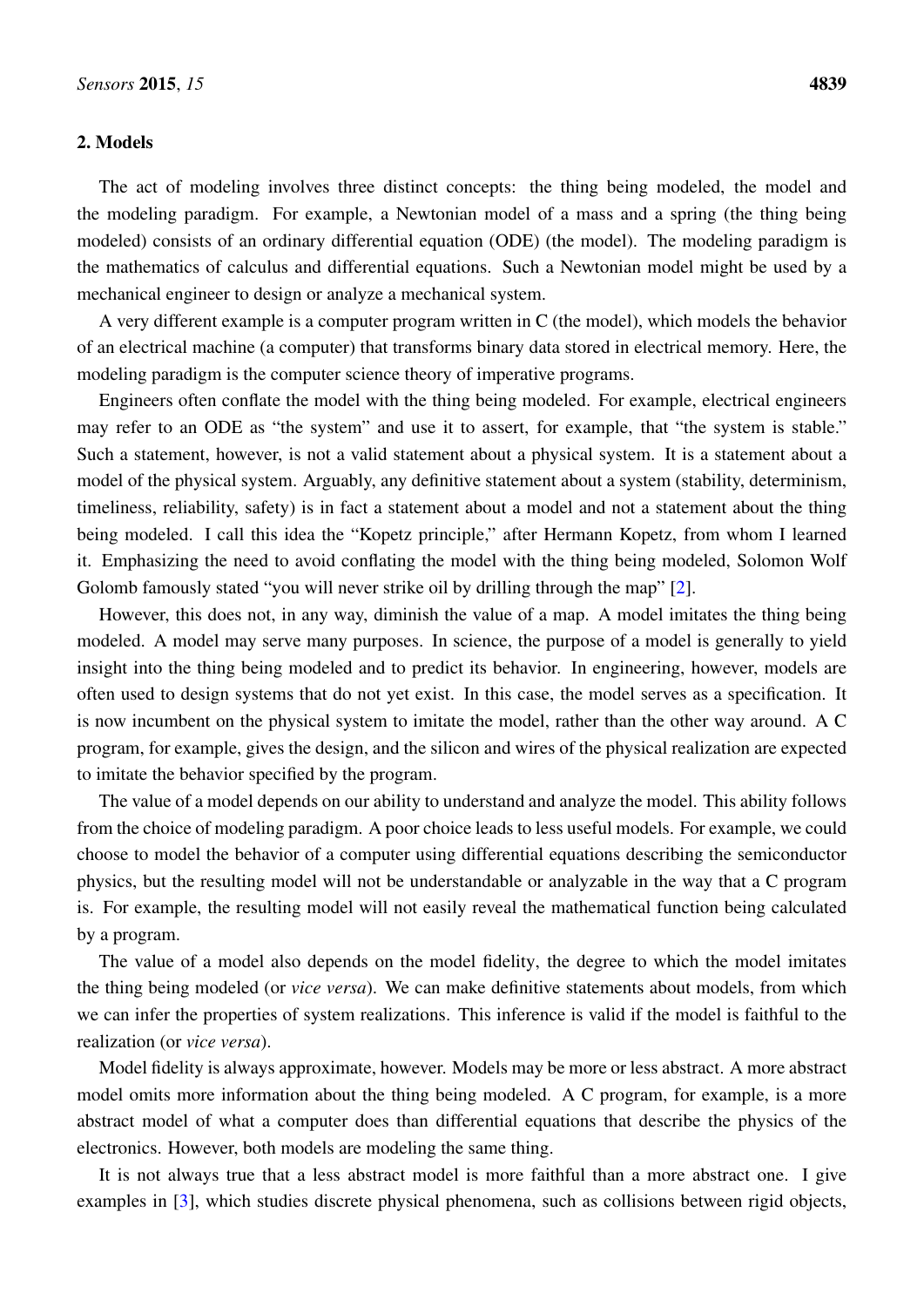friction and electrical switching. Collisions between rigid objects, for example, involve localized plastic deformation, viscous damping in the material and acoustic wave propagation. Much experimental and theoretical work has been done to refine models of such phenomena, leading to considerable insight into the underlying physical phenomena. However, there is so much uncertainty in the parameters of such details, that much simpler models may be just as effective at predicting the behavior; perhaps even more effective, since the simpler models are more tractable for more complex systems. If the goal is engineering, rather than science, then we are probably more interested in developing insight about macroscopic system behavior than in understanding the physics of collisions, and more abstract models may be more effective.

## *2.1. Deterministic Models*

One particularly useful property that models may have is determinism. A deterministic model has exactly one behavior, given the inputs to the model. Such a property is valuable, because it can unambiguously define what the "correct" behavior of the thing being modeled is, given the same inputs. Such a model can be used to develop tests, for example, that determine whether an engineered physical system is sufficiently faithful to the model to be "correct" and, hence, ready to ship. A nondeterministic model is less useful for this purpose, because there are possibly many "correct" behaviors.

While this definition of determinism seems simple, there are considerable subtleties (see [\[4\]](#page-28-3) for a rigorous treatment). Consider for example a C program. What are the inputs? They might be bit patterns in files or in memory that exist prior to the start of the execution of the program; or they might be data provided during the execution of the program. In the latter case, the time at which those inputs are provided may affect the behavior of the program. Is that time part of what we mean by "the inputs?" If so, then even a simple, single-threaded imperative program may in fact be a nondeterministic model of the behavior of the computer. Such questions need to be clarified in the modeling paradigm before we can sensibly even ask the question of whether the model is deterministic.

A modeling paradigm may be deterministic, meaning that the paradigm only supports deterministic models. Restricting models to such a paradigm has the advantage that models are, by construction, deterministic.

Deterministic modeling paradigms have repeatedly proven extremely useful in science and engineering. One example of such a paradigm is ODEs. Arguably, the determinism of ODEs has played a major role in the industrial revolution and 20th century technology development. Deterministic ODEs can be used to model the dynamics of physical systems and to study their stability and reaction to inputs. For example, civil engineers use such models to predict how structures will behave under loads. Aeronautical engineers use such models to predict how an aircraft will respond to changes in its control surfaces. Mechanical engineers use such models to design moving parts.

A second example of a deterministic modeling paradigm is synchronous digital logic, which abstracts away the random and analog behavior of circuits. Despite intrinsic randomness in the underlying physics (thermal noise, crystal defects, manufacturing variability, diffusion processes, *etc*.), modern chips are extremely faithful to such models. We routinely design circuits that perform the same logical function billions of times per second flawlessly for years. This level of fidelity to deterministic models is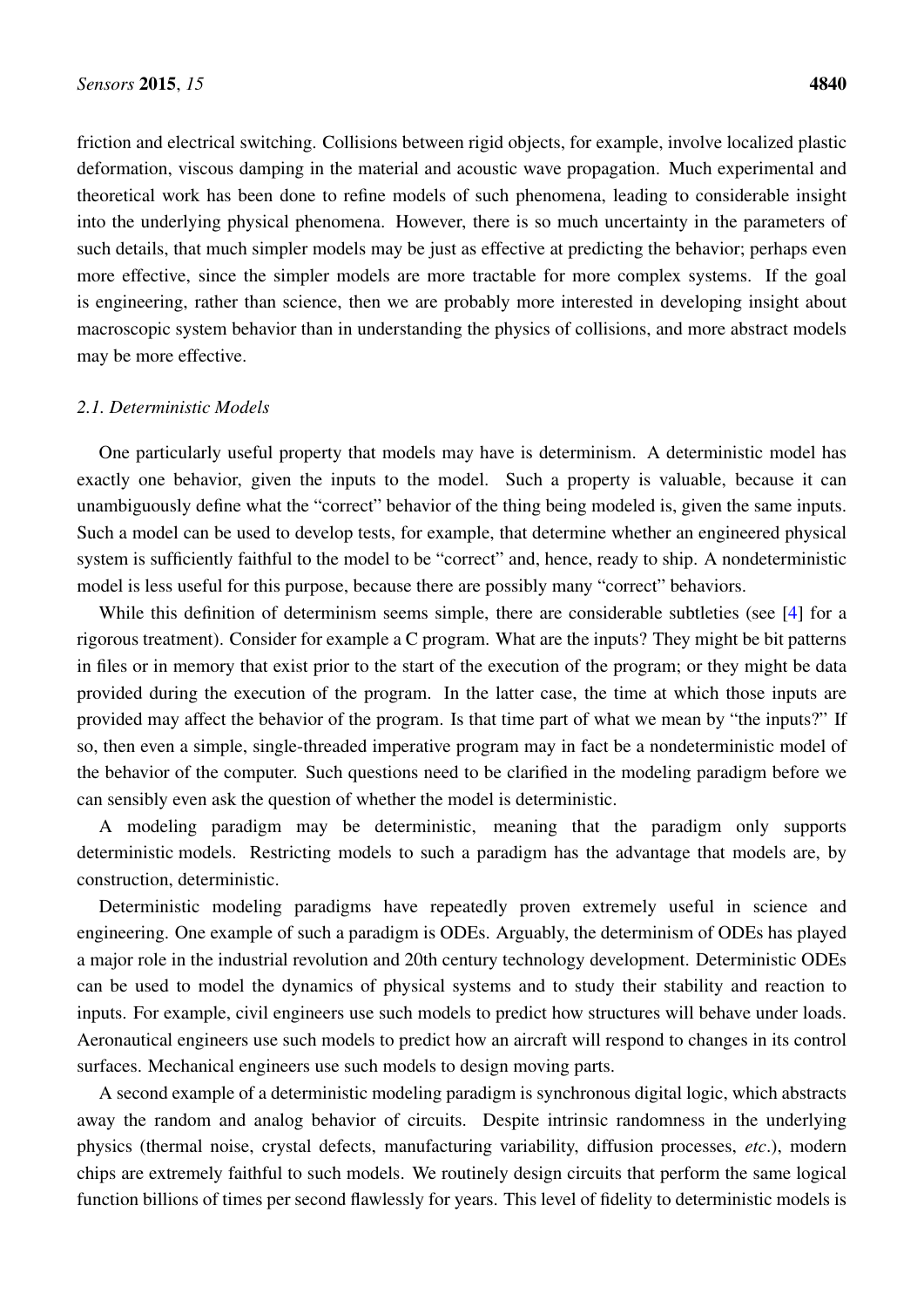unprecedented in human history and arguably provides a critical foundation for the 20th century digital revolution. Analog models are still used for circuits at some interfaces to physical processes (very high frequency systems, such a radio circuits and electromechanical systems, for example). However, even here, the trend has been towards more digital designs (oversampled analog-to-digital converters, for example). The benefits of a deterministic digital abstraction are just too compelling.

The synchronous digital logic modeling paradigm has two valuable and orthogonal parts, "synchronous" and "digital." Each of these adds value to the models, but it is possible to achieve a deterministic digital abstraction without synchrony. Asynchronous digital circuits allow nondeterministic timing, while preserving deterministic function. At the cost of handshaking logic, such circuits realize well-defined Boolean functions. However, forty years of research in asynchronous digital circuits has failed to yield more than niche applications, despite considerable technical advantages (better electrical noise properties, reduced peak power requirements, higher speed). Synchrony (where a global clock drives latches that record intermediate results) extends determinism into concurrent models in a particularly simple way. Synchronous circuits are easier to understand and analyze.

The core underlying abstractions behind synchronous digital logic have been extended into concurrent software by synchronous languages [\[5\]](#page-28-4). Synchronous languages are used in safety-critical embedded systems, such as aircraft control systems. A deterministic model, together with demonstrably faithful implementations, yields designs that are easier to validate and, hence, easier to certify.

A third example of a deterministic modeling paradigm is single-threaded imperative computer programs. The fact that a procedure in such a language implements a deterministic function of its arguments and the state of variables that it accesses is an extremely valuable property. Programmers rely on the determinism of this model to build very large programs. Additionally, the flaws that inevitably arise in large programs are often due to mechanisms that undermine the determinacy of the model, such as threads [\[6\]](#page-28-5). Arguably, the determinism of this model provides a critical foundation for the 20th century information technology revolution.

The history of imperative programming languages is instructive. Properties that undermine determinism have been widely viewed as flaws and corrected as languages evolve. For example, the unrestricted use of pointers in C has been tightly constrained in next generation languages, such as Java and C#. The undisciplined use of threads in Java is being corrected today in languages with event-triggered concurrency management, such as JavaScript.

Therefore, here, we have three deterministic modeling paradigms that have had a huge impact on human society. Should we banish nondeterminism in models used for engineering altogether? We examine this question below in Section [2.3.](#page-6-0) However, first, let us consider the limitations of deterministic models.

## *2.2. Limitations of Deterministic Models*

The real world is full of uncertainty. Even a synchronous digital logic implementation in silicon may not behave as predicted by its deterministic model. What if the temperature is too high? What if mechanical stresses damage the silicon? A single-threaded imperative program executed in a physical microprocessor also may not behave as the model predicts. What if an alpha particle flips a bit (this is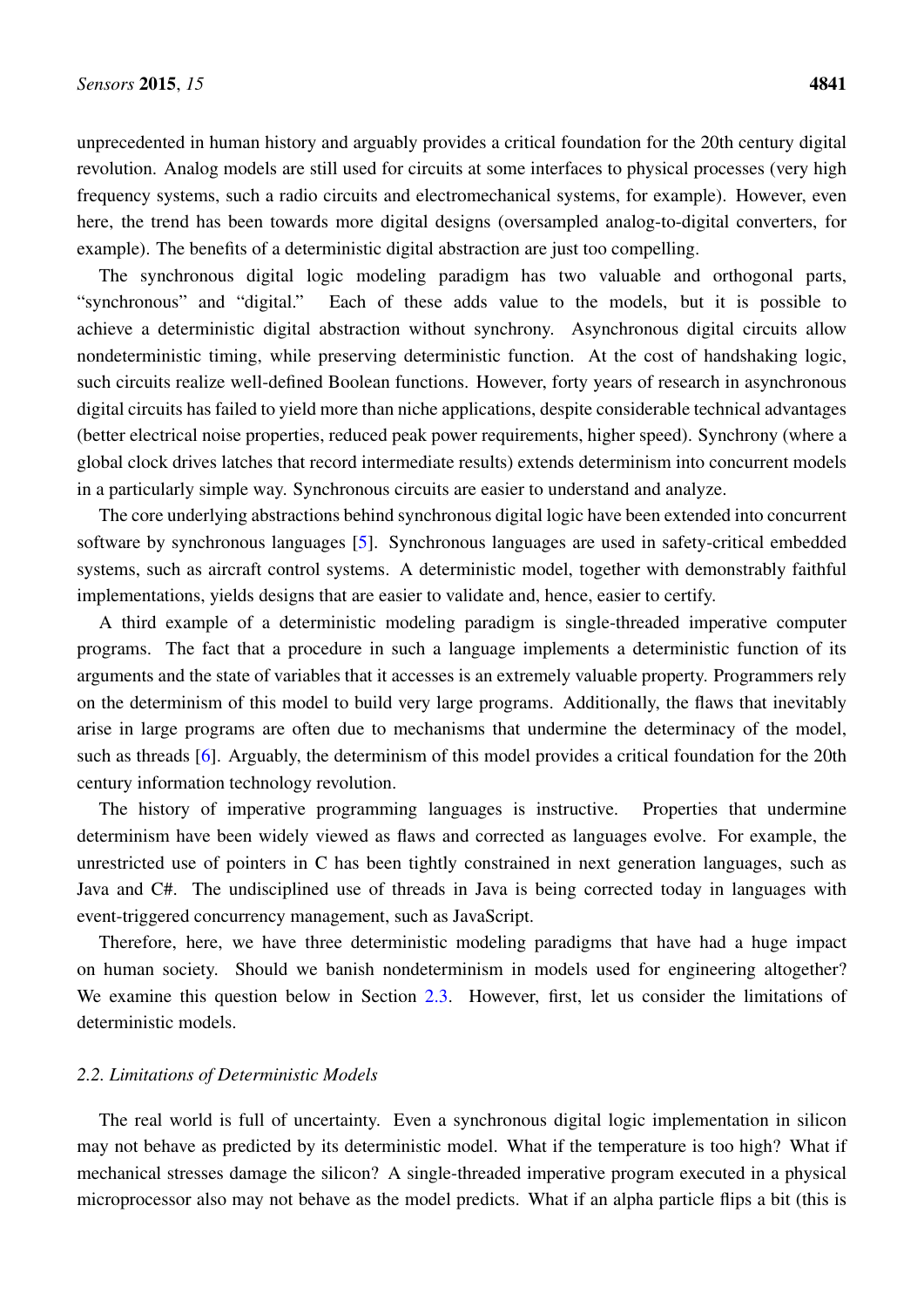called a soft error, where an error occurs without damage to the hardware)? What if power is lost? Additionally, a mechanical system will never behave exactly as predicted by an ODE model. The model operates in a mathematical ideal of real numbers and a time continuum. It requires real-valued parameters, which are infinitely precise, and it assumes idealized dynamics, where integration and differentiation are platonic ideals. Nevertheless, such models are useful. Engineers make systems robust by ensuring margins of safety. It is not sufficient, for example, to prove that a model of a feedback control system is stable. One must also prove that it remains stable under reasonable variations in the parameter values.

One valuable use of nondeterministic models, therefore, is to analyze and understand the circumstances that could lead a physical realization to not behave as specified by a deterministic model.

Not all non-idealities of a physical realization, however, are best modeled nondeterministically. Consider a differential equation model being used for software simulation. The parameters are quantized to be representable in a finite number of binary digits. Hence, although, in principle, the precision of a parameter is infinite, its accuracy is not. For example, even if we know from the principles of physics that a parameter of a model has value  $\pi$ , exactly, but that parameter gets represented in a standard double-precision floating point number, then its representation will not be exact. In addition, a software simulation model will suffer from inaccuracies if the behavior is determined by numerical integration (*vs*. symbolic solvers). Rather than model these non-idealities nondeterministically, a software simulation of a differential equation model could instead be viewed as a different model. It is not the same model as the ODE, a platonic ideal. The fidelity of the simulation model to the physical system will depend on the numerical integration technique that is used. However, a well-designed modeling tool will still be providing a deterministic modeling paradigm. Just because numerical integration is being used does not mean that the results of running a simulation are not a function of the inputs provided.

Another limitation of deterministic models is complexity. Nondeterministic models can efficiently model entire families of behaviors, whereas a deterministic model models each behavior individually. Deterministic models may therefore be much bigger than comparable nondeterministic models (more states, more modeling elements, *etc*.). A well-known result in automata theory is that every nondeterministic Finite-State Machine (FSM) has a deterministic equivalent. However, the deterministic equivalent tends to have many more states. Smaller, more abstract nondeterministic models may be easier to understand and often yield to formal analysis more readily than larger, deterministic models. Model checking [\[7\]](#page-28-6), for example, easily handles nondeterministic models, and since the tractability of the algorithms depends heavily on the size of the model, a property (such as a safety property) may be verifiable on a nondeterministic model and not (practically) verifiable on a comparable deterministic model.

Finally, nondeterministic models are the only reasonable option when unknown or unknowable properties are central to the model. The behavior of traffic over the Internet depends on unknown (and, in practice, unknowable) human behavior. Models of extremely small physical systems, for example, may come up against quantum mechanical uncertainty principles.

Even the best deterministic modeling paradigms have limitations. Consider the problem of predicting the behavior of multiple simultaneous collisions of rigid objects, for example billiard balls. Newton's laws provide simple ways to model the motion as ODEs, but the collisions are not so simple. In [\[3\]](#page-28-2), I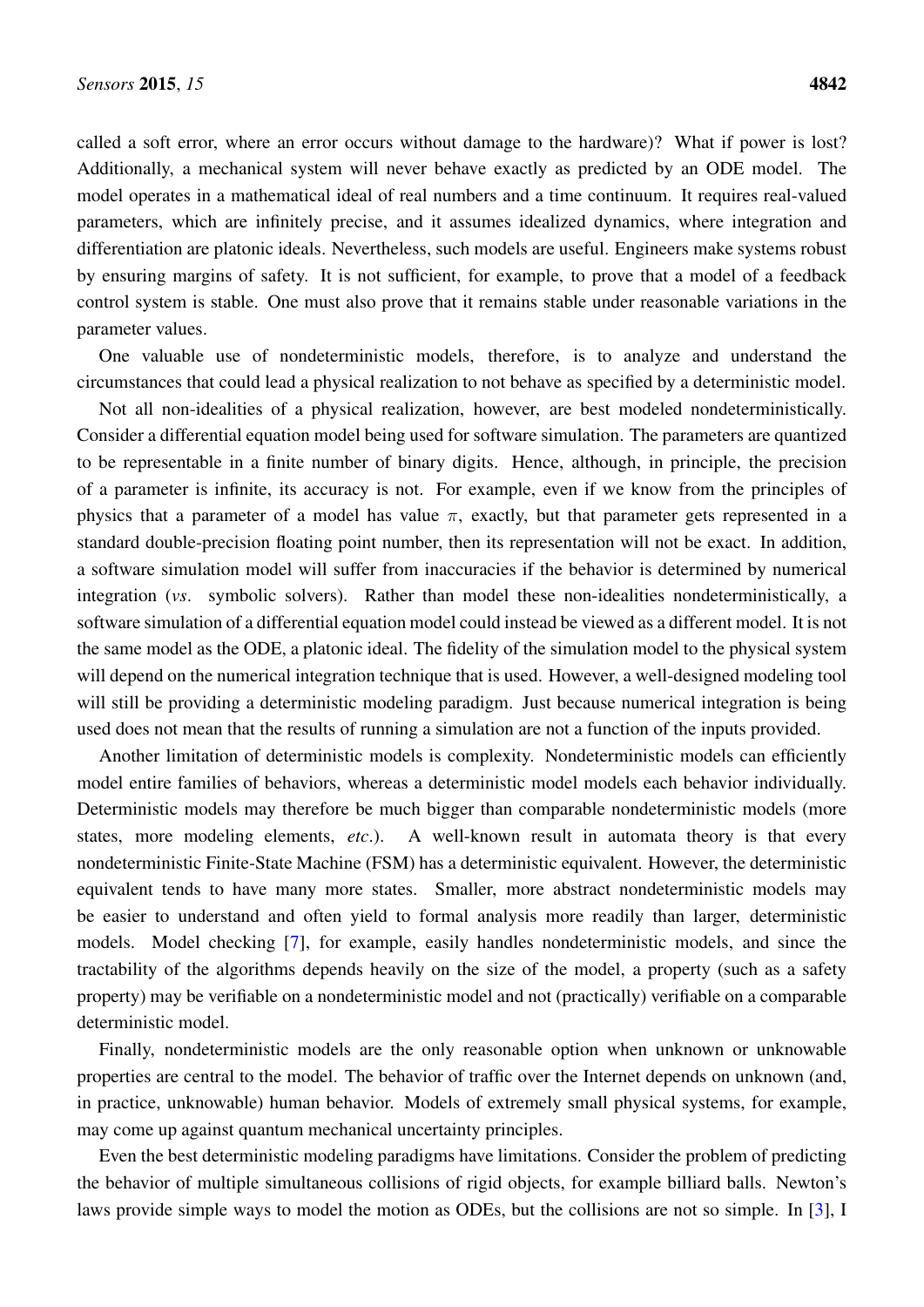study how to construct simple deterministic models of such collisions, and I show that such deterministic models are incomplete. Consider a one-dimensional example with three billiard balls, one of which is stationary, while the other two approach it from opposite sides. Let  $\tau$  be the time between the first collision and the second. As long as  $\tau \neq 0$ , it is easy to construct a deterministic model that obeys Newton's conservation laws and laws of motion. However, when  $\tau = 0$ , if the masses of the balls are not the same, then more than one solution satisfies Newton's laws. Consider a sequence of distinct models where  $\tau$  approaches zero; e.g., let  $\tau$  take values from the sequence (1, 1/2, 1/4, 1/8, ...). Each value of  $\tau$  corresponds to a different model, so this sequence gives us a sequence of models. Every model in the sequence is deterministic (there is exactly one solution that satisfies Newton's laws). Moreover, the sequence has a well-defined limit, a model that predicts a single unique behavior when  $\tau = 0$ . However, if instead, we take  $\tau$  from the sequence  $(-1, -1/2, -1/4, -1/8, \ldots)$ , then the limit model is again a well-defined deterministic model, but it is not the same model. A reasonable interpretation is that when  $\tau = 0$ , the model becomes nondeterministic, and either of the two limiting behaviors is allowed. This interpretation appears to be defensible based on the underlying physics, where the notion of "simultaneous collisions" requires deeper study using relativity and quantum mechanics.

In [\[3\]](#page-28-2), I relate this incompleteness of determinism to the notion of constructive semantics, introduced by Berry [\[8\]](#page-28-7). Berry applied the concept to synchronous languages and later to synchronous circuits [\[9\]](#page-28-8). Loosely, a program or circuit is constructive if a simple procedure that iteratively completes incomplete information terminates and yields a behavior for the program or circuit. In synchronous languages and digital circuit models, it is easy to ensure that this procedure always terminates.

The notion of constructiveness now appears to apply, as well, to continuous dynamics [\[3\]](#page-28-2). As long as  $\tau \neq 0$  in the above billiard ball models, the models are constructive. However, when  $\tau = 0$ , the model becomes nonconstructive. Additionally, in this case, nondeterminism appears to be a reasonable way to deal with nonconstructive models.

#### <span id="page-6-0"></span>*2.3. Uncertainty, Probability and Nondeterminism*

Given the limitations of deterministic models, should we abandon them altogether, despite their considerable value? The answer is a qualified "no". We should not abandon them unless they are truly incapable of accomplishing what we need.

Suppose, for example, that we are trying to understand how a single-threaded imperative program will be affected by an alpha particle that causes a soft error? These events are rare, and each event will typically affect only one of billions of bits that are used in the design. Determining the possible consequences of such an event can be extremely difficult. One approach would be to modify the deterministic modeling paradigm, replacing it with a nondeterministic one that assumes that between any two operations of a single-threaded imperative program, the state of the memory can change arbitrarily. This new modeling paradigm, however, would not be very useful. This modified modeling paradigm could also apply to multithreaded programs, where it results in equally useless models [\[6\]](#page-28-5). Nondeterminism is clearly needed in this scenario, but we do not need to go such extremes.

Another approach would modify the modeling paradigm to admit probabilistic behaviors. For example, we could assume that between any two operations of a single-threaded imperative program,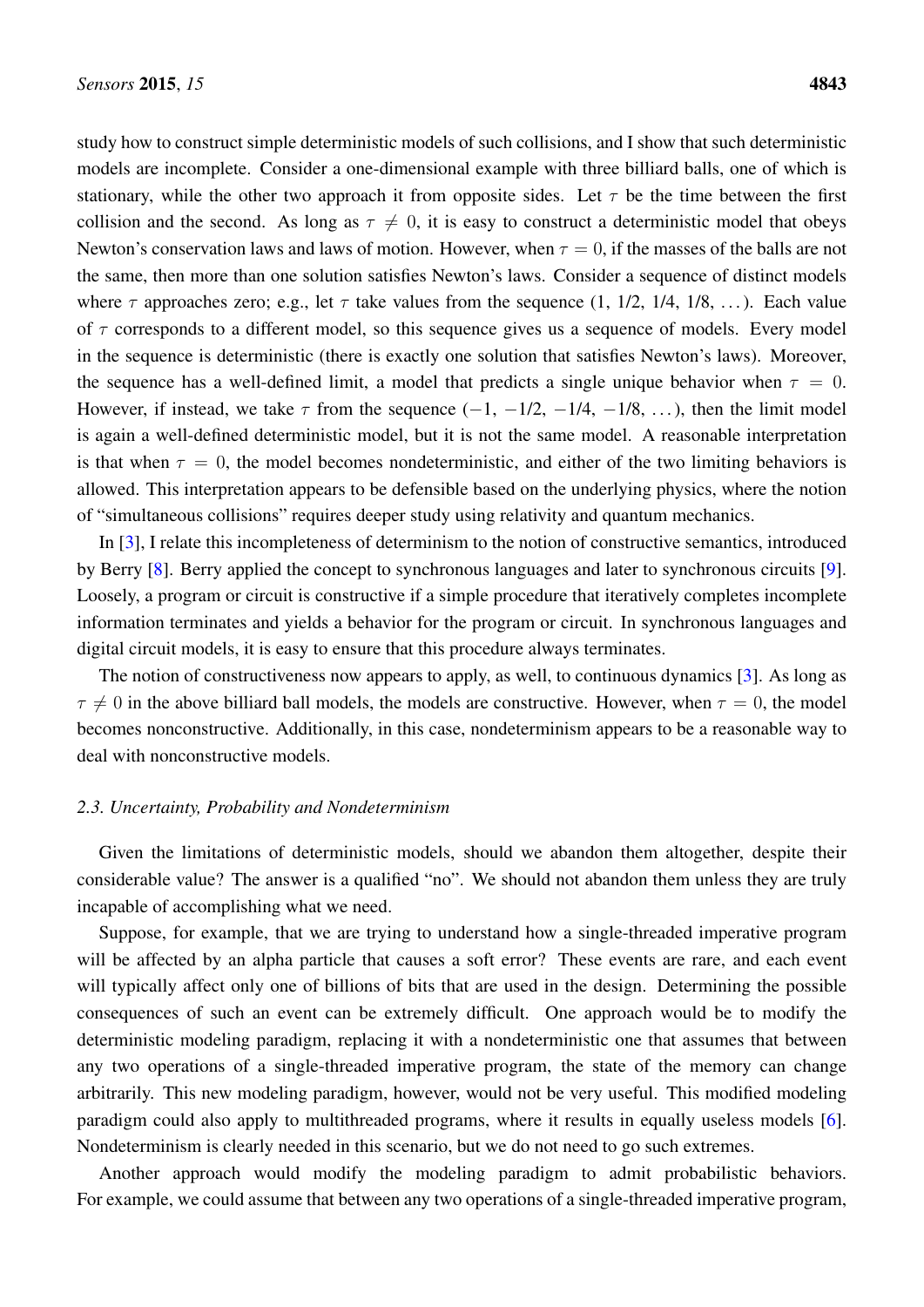the state of each bit in memory can change with a very small probability. This is not the same as nondeterminism. Nondeterminism is about possibility (whether it is possible, within a modeling paradigm, for something to occur), whereas probability is about likelihood.

There is a long-standing philosophical debate where statisticians interpret probabilistic models fundamentally differently. The so-called "frequentists" interpret a probability as representing the fraction of times that one outcome is observed *vs*. another in a large number of repeated experiments. The so-called "Bayesians" interpret a probability as representing the uncertainly that humans (those building the models) have about the thing being modeled. The choice of interpretation gives us the intellectual framework within which to assess the fidelity of the model.

The frequentist interpretation seems reasonable when the thing being modeled actually has repeated experiments, for example in a model of car accidents that occur in millions of actual car trips. It does not make much sense, however, if the thing being modeled has no (or few) repeated experiments, for example a model of the landing of a spacecraft on an asteroid. Although both interpretations may lead to the same models, the Bayesian interpretation has the advantage that it provides a systematic way to incorporate prior knowledge or biases about the system. More importantly, it provides a way to use online observations to improve the model, as done by many machine learning algorithms, such as particle filtering and Bayesian networks.

Nondeterministic and probabilistic models are useful and necessary for systematically handling unknown or unknowable events and behaviors. Even though there are always unknown and unknowable aspects, this does not undermine the value of deterministic models. The Golomb principle (do not conflate the model with the thing being modeled) means that a deterministic model does not become useless just because the thing being modeled will behave differently.

Use of deterministic models does not eliminate the need for fault-tolerant design. Quite the contrary, a deterministic model clarifies what a "fault" is (any deviation from the model) and, hence, makes it easier to build-in fault tolerance.

# 3. Modeling Cyber-Physical Systems

Deterministic models are valuable. They form the foundation of every engineering discipline. Differential equations model the physical dynamics of electrical, mechanical and many other systems. Synchronous digital logic models electrical circuits and, more recently, concurrent software. Imperative programs model computations performed in a computer.

Cyber-physical systems combine physical dynamics with computational processes, so it would seem that they could leverage the power of these deterministic models. Unfortunately, combinations of these deterministic models for physical dynamics and for computation are nearly always nondeterministic. The principal reason for this is the lack of temporal semantics in programs.

#### *3.1. Controlling Timing in Programs*

Consider a simple CPS depicted in Figure [1.](#page-8-0) Here, two embedded computers interact with a physical plant through sensors and actuators and with each other through a network fabric. Suppose that the physical plant is modeled with an ODE and that the computations are modeled with single-threaded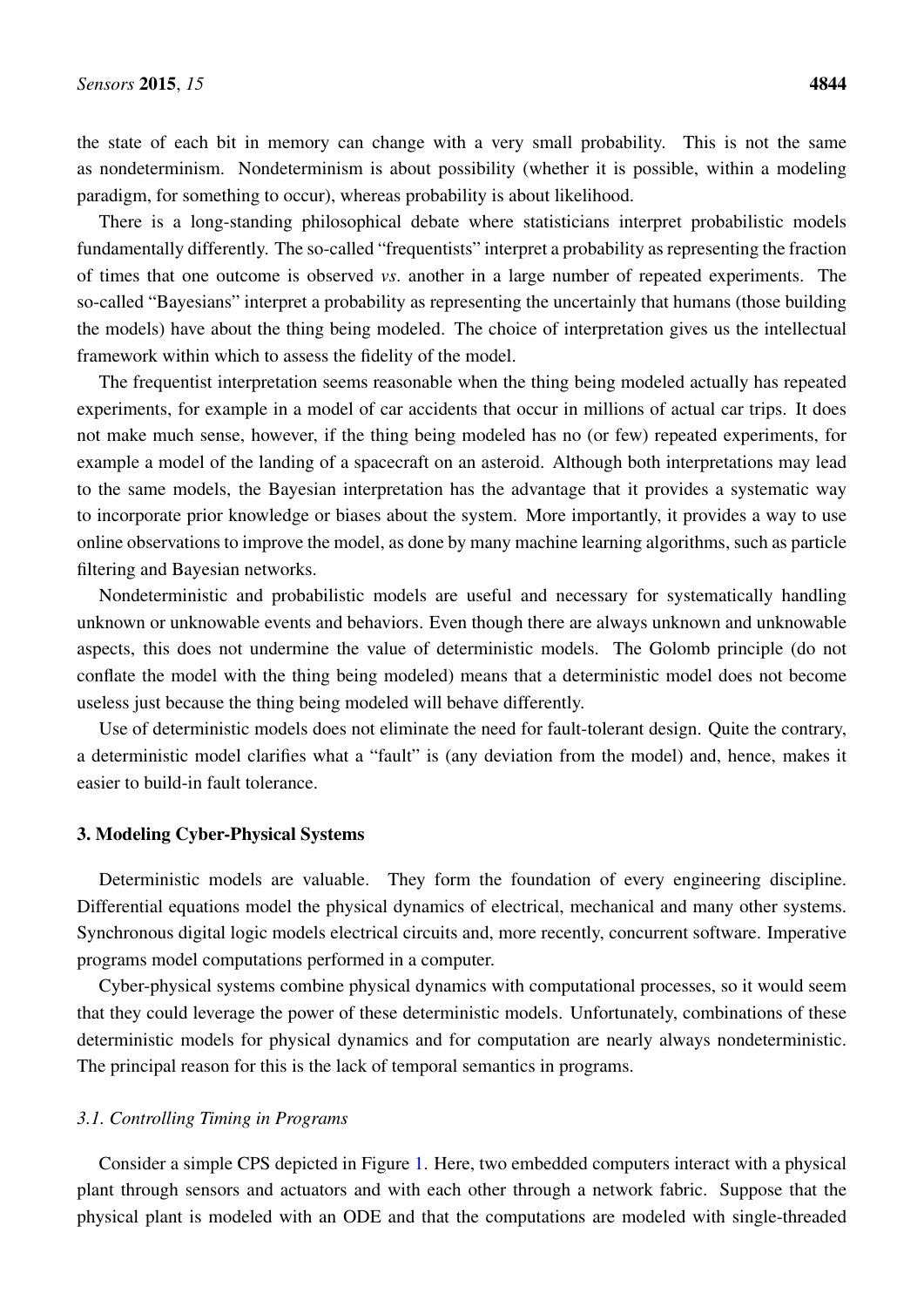<span id="page-8-0"></span>imperative programs. Each of these models is deterministic, but the combination is not. The behavior of an ODE is strongly affected by the timing of its external stimuli, but a program provides at best only very weak ways to control that timing. Worse, even those weak mechanisms are rarely part of the semantics of the programming language, so the program, viewed as a model, actually expresses nothing at all about timing.



Figure 1. Structure of a simple cyber-physical system (CPS).

Consider, for example, a program written in C, the most widely-used language for CPS implementations today. The C language provides no mechanisms to express timing behavior. To control timing, the programmer has to step outside the modeling paradigm of the C language, for example by writing bit patterns to a memory-mapped register to trigger a timer interrupt. Within the framework of the C language, this action merely writes a bit pattern to a memory location. Nothing more. The side effect of triggering a timer interrupt is not expressed at all in the program and, in fact, will depend on the particular hardware on which the program is run. The model (the program) and the thing being modeled (the hardware on which it runs) get conflated, because the intended behavior is not expressed in the model, but rather emerges from the implementation.

The reader may protest at this point that the computations may be performed under the control of a real-time operating system (RTOS) [\[10\]](#page-28-9) and that the capabilities provided by the RTOS should be considered part of the model. This is valid, but the most-widely used RTOS mechanisms fall short of yielding a deterministic modeling paradigm. In a deterministic modeling paradigm, behavior that deviates from the model is a fault. However, RTOSs rely primarily on priorities, and any execution that obeys the priorities is deemed "correct". Typically, there will be many such behaviors, exhibiting many possible interactions with the physical plant.

There is a long history of programming languages that include timing constructs (Modula [\[11,](#page-28-10)[12\]](#page-28-11), PEARL (Process and Experiment Automation Realtime Language) [\[13\]](#page-28-12), Ada [\[14\]](#page-29-0), Occam [\[15\]](#page-29-1), Real-Time Euclid [\[16\]](#page-29-2) and Erlang [\[17\]](#page-29-3), for example). These improve things by including in the language some of the mechanisms of an RTOS, which means that a model (a program) is more self-contained. One does not need to combine the semantics of the language with the semantics of a separate and distinct RTOS to interpret the model. These languages, however, also fall far short of yielding a deterministic modeling paradigm. This is, in part, for very practical reasons. The underlying computers do not provide in their instruction set architectures mechanisms for controlling timing, and in fact, the trend has been towards less predictable and controllable timing (see Section [4](#page-11-0) below). Either the timing specified by programs in such languages will be coarsely approximated by the physical implementation or the physical implementation will have to be over-provisioned, so that the variability it exhibits in timing is sufficiently small.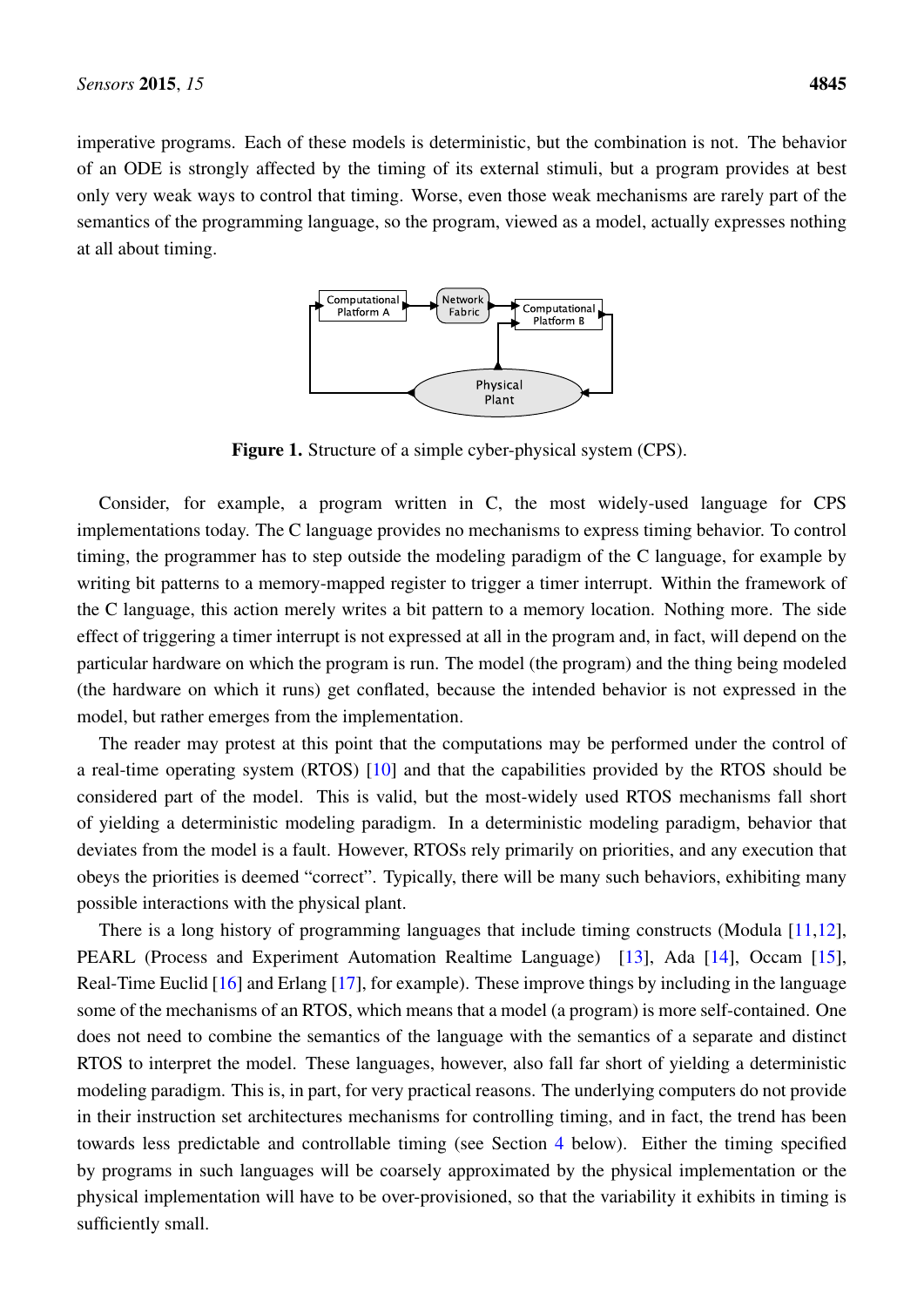There are two ways to improve this situation. First, we can improve the timing determinism of the underlying computers. I examine this approach in Section [4](#page-11-0) below. Second, we can change the notion of time in programs, so that it has a logical correctness irrespective of the timing of the underlying computers. I examine this approach in Sections [5](#page-15-0) and [6.](#page-19-0)

# *3.2. The Cost of the Missing Temporal Semantics*

Although the weaknesses of real-time mechanisms have been known for some time [\[18\]](#page-29-4), little progress has been made. Today, real-time systems require considerable over-provisioning if the timing is important. This increases cost and energy consumption and decreases the reliability by increasing the part count.

Perhaps even more importantly, because timing emerges from the implementation, validating the models is not very useful. Engineers are forced instead to validate the implementation. This results in an implement-and-test style of design that dominates embedded systems today. It is hacking, not based on sound engineering principles.

One rather dramatic consequence of these failings is that manufacturers of cyber-physical systems cannot easily replace or update the hardware that is used to execute embedded software. An extreme example of this is found in commercial aircraft. These are safety-critical systems with extensive (and expensive) certification requirements. In a fly-by-wire aircraft, the flight control system is realized in software, but it is not enough to certify the software. As a consequence, manufacturers of aircraft (such as Boeing and Airbus) stockpile enough microprocessors to last for the entire production run of a plane. The production run for a typical commercial airplane is, perhaps, 50 years, so towards the end of the production run, the plane will be made with microprocessors that are 50 years old!

What gets certified is the implementation, not the model. Indeed, with today's models, it has to be that way. It is not enough to correctly execute the C code that implements the flight control system. Two distinct microprocessors that execute the code correctly will exhibit different timing, and therefore, the behavior of the cyber-physical composition will be different. Replacing a microprocessor with a more modern one would require repeating the (expensive) certification process.

To emphasize what I mean by "correctly" executing a program, consider the following C procedure:

```
void foo (int32_t x) {
 if (x > 1000) {
  x = 1000;}
 if (x > 0) {
  x = x + 1000:
  if (x < 0) {
   panic ();
  }
 }
}
```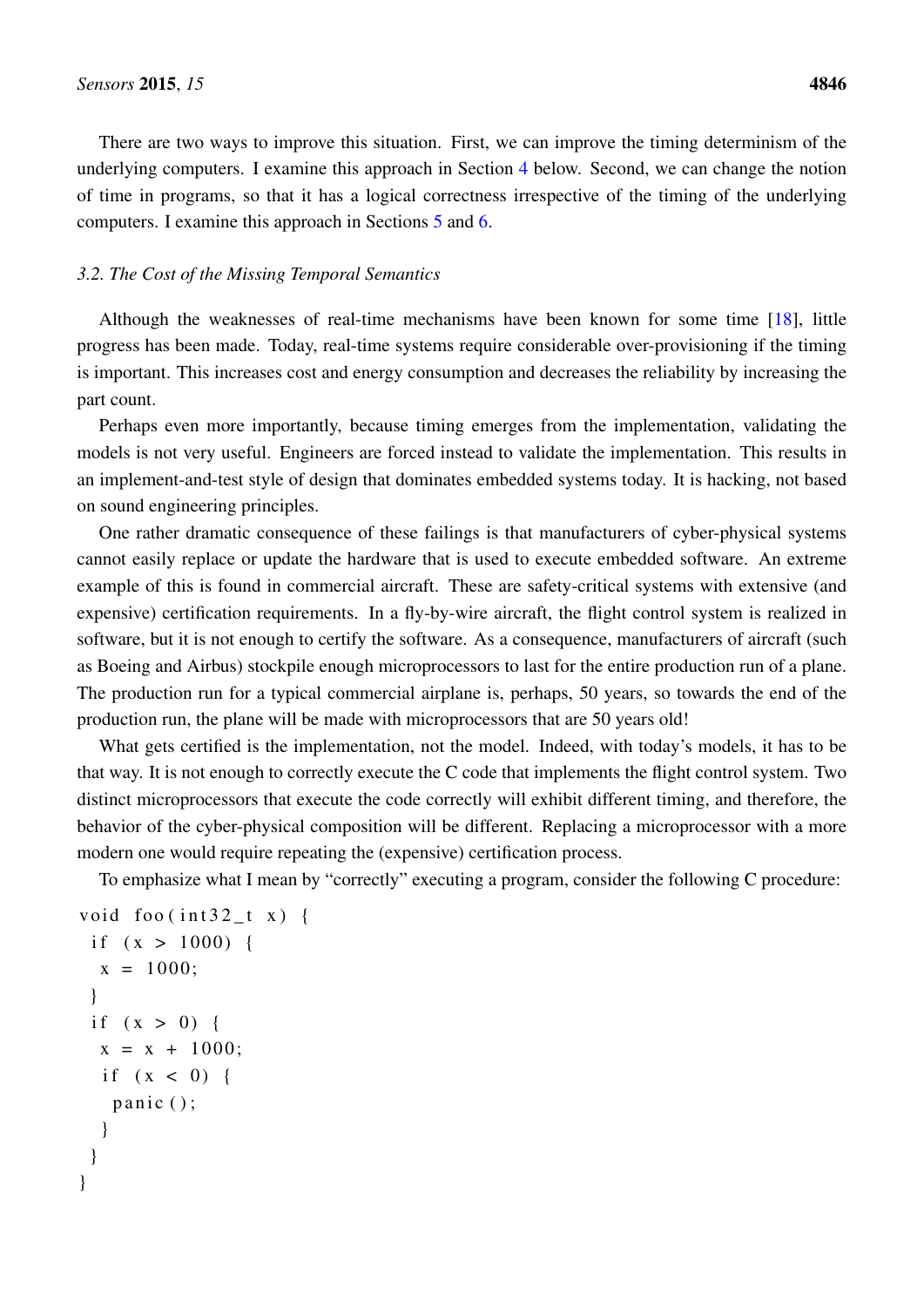In C, we need to make some assumptions in order to infer the deterministic behavior of the above procedure. Specifically, we need to assume that no other thread or interrupt-service routine can overwrite the stack or the program memory. In more modern languages, such assurance is provided by construction, as part of the language definition. With these assumptions, however, the above procedure is deterministic, in that given a 32-bit integer argument, it will exhibit exactly one behavior.

Furthermore, the one behavior does not include invocation of the panic routine. No correct execution of this procedure will invoke it. A soft error or a violation of the above assumptions could result in invoking panic, but those would not be correct executions. Viewed as a model, we can develop absolute confidence in the software, in that only a hardware failure is an excuse for invoking panic. No such assurances are available for timing properties, however.

With respect to the invocation of the panic procedure, the program above is an extremely high fidelity model. Today's microprocessors execute such programs with astonishing reliability. Faults are rare. We can credit the power of another deterministic modeling paradigm, synchronous digital logic, for this fact. However, interestingly, synchronous digital logic is also capable of extremely precise and repeatable timing. It is by choice that this capability is not exposed in software abstractions. Software abstractions were not created for cyber-physical systems. They were created to run payrolls.

Some aircraft designers (notably Airbus) use synchronous languages, not just C, in their flight control systems. This improves the situation by making the software concurrency model deterministic by construction. However, it does not improve the situation enough. Correct execution of a synchronous program does not, in fact, depend on how long it takes to do anything. It only depends on coordination between the concurrent components. If one gets delayed, the others may need to be delayed, too. The Giotto programming model [\[19\]](#page-29-5) improves things by introducing the notion of logical execution time. However, Giotto has not been widely adopted. Giotto can be viewed as an elevation of the concept of a time-triggered architecture [\[20\]](#page-29-6) in the programming model.

More commonly, system vendors use C for their safety-critical software. Even with C, deterministic concurrency is possible using a stylized design. For example, designers could avoid threads and interrupt-driven I/O and write programs where tasks execute in fixed, round-robin schedules. In this case, although determinism is not assured by construction, it is (hopefully) assured by policy and code review, but at considerable cost to efficiency. Handlers for rare or sporadic events, for example, will consume fixed resources even when nothing is happening. Although this can yield high-confidence designs, the programming model still leaves out timing, so the behavior of the cyber-physical combination still emerges from the implementation rather than being given in a model. For example, the round-robin schedule might be synchronized with a hardware implementation of a time-triggered communication bus.

Vendors that are not subject to stringent certification requirements may not even attempt to ensure deterministic concurrency. This can be extremely risky, as evidenced by the considerable criticism of Toyota's software that resulted from investigations of possible cases of unintended acceleration [\[21\]](#page-29-7). The design style in that software extensively uses unguarded shared variables accessed by concurrent threads. As a result, the programs have many correct behaviors, and given the same inputs, there are too many to test. Although there is no conclusive evidence that flaws in the software caused any unintended acceleration events, Toyota nevertheless suffered searing criticism of their design style [\[22\]](#page-29-8).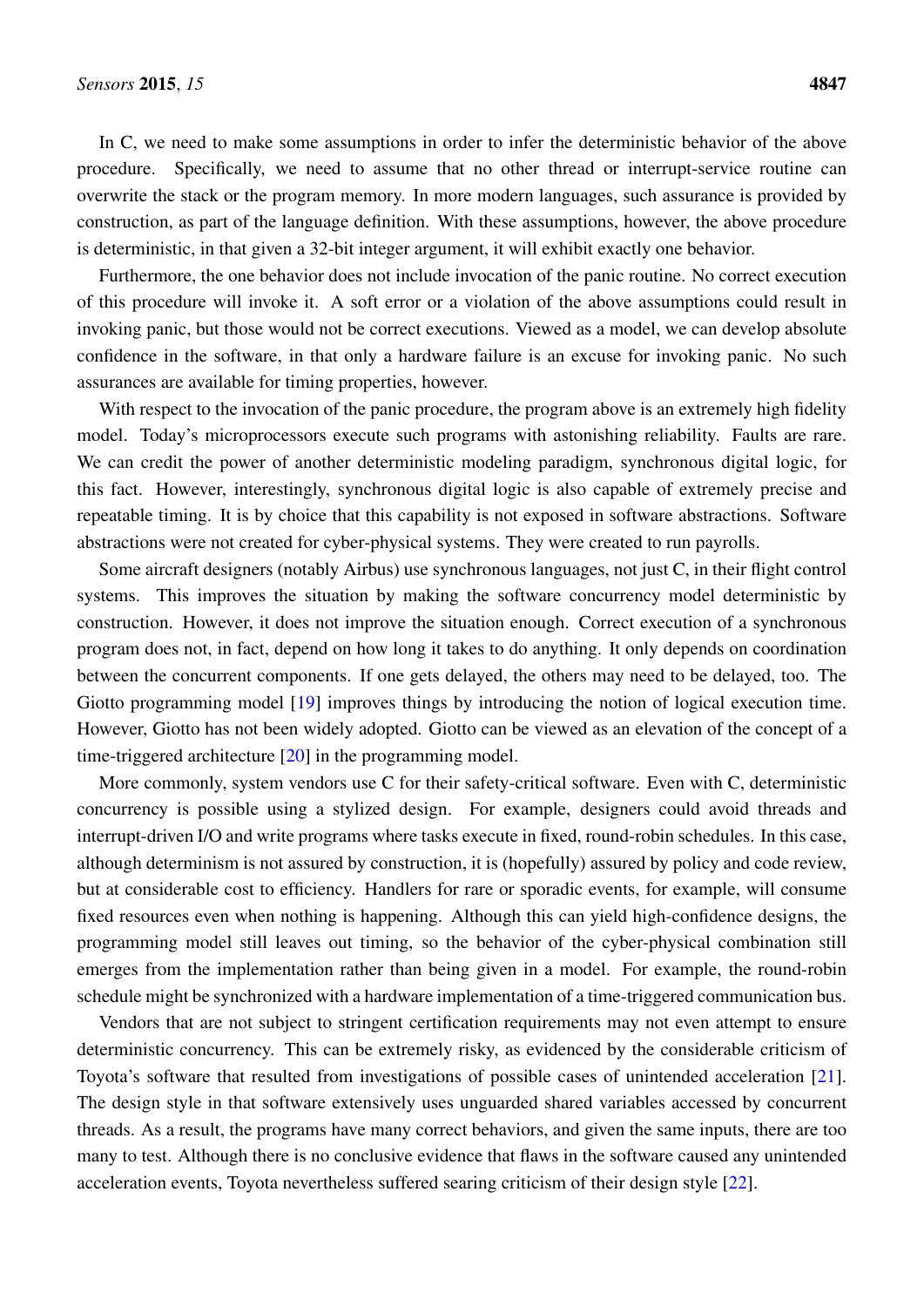#### *3.3. Reconciling Deterministic Models with a Nondeterministic World*

Considering Figure [1,](#page-8-0) there are many sources of nondeterminism in a physical realization: physical noise, part failures, imperfect actuation, packet losses, unknowable delays, unknowable execution times and uncontrollable scheduling, to name a few. In the face of such nondeterminism, does it make sense to talk about deterministic models for cyber-physical systems? I contend that it does. Is this a throwback to Laplace's view of a deterministic universe, which has been thoroughly debunked by modern physics? No, this is about models, not about the physical world. Deterministic CPS models for which there exist high fidelity implementations are possible, and deterministic models have proven so useful in the past, that I expect they will prove useful again.

I explain how next. There are two sides to this story. On the physical implementation side, we can modify the design of computers to gain better control over timing. On the modeling side, we can use better models of time than the Newtonian ideal of a shared universal absolute time. This is a "meet in the middle" approach. Better models together with better implementations yield determinism (on the modeling side) and high fidelity (in the physical implementation).

First, I explain how precise and repeatable timing, which is readily available in synchronous digital logic, can be made available in the software abstractions. This requires rethinking how microprocessors are designed. Second, I explain how distributed software communicating over networks can be given a deterministic timed model of computation for which high-fidelity implementations are possible.

#### <span id="page-11-0"></span>4. PRET Machines

Consider a program that wishes to control timing. Suppose, for example, that we need a program to react to an external stimulus (perhaps generated by an interrupt) by writing a control value to a memory-mapped register 42 ms later. First, I note that this requirement is ill posed, because what does "42 ms later" mean? No physical realization can deliver exactly 42 ms later (whatever that means). Any physical manifestation of a timing specification will require tolerances and a timing reference.

Therefore, let us modify the requirement. The program needs to write to a memory-mapped register 42,000 clock cycles later. This requirement is conceptually similar to the previous one, if the clock has a period of one microsecond, but now, the requirement is well posed, if we assume an underlying synchronous digital logic model. This requirement now has a finite tolerance of one microsecond (one clock period). This may introduce nondeterminism in its interaction with the physical world, if our models of the physical world (e.g., ODEs) are still based on a real-valued idealized Newtonian time. However, if we modify our physical models also to have a tolerance, it becomes possible to construct a conjoined deterministic model.

However, the requirement is still problematic, because it is not expressed at the software level of abstraction. There is no way to write a C program that meets this requirement. It might be possible to write a C program that, when executed on a particular piece of hardware, does meet the requirement. However, this conflates the model with the thing being modeled. Additionally, even then, doing so will be difficult with today's microprocessors. Controlling timing at the granularity of clock cycles is extremely difficult. The only way we would know to do this today would be to use a very old microprocessor, where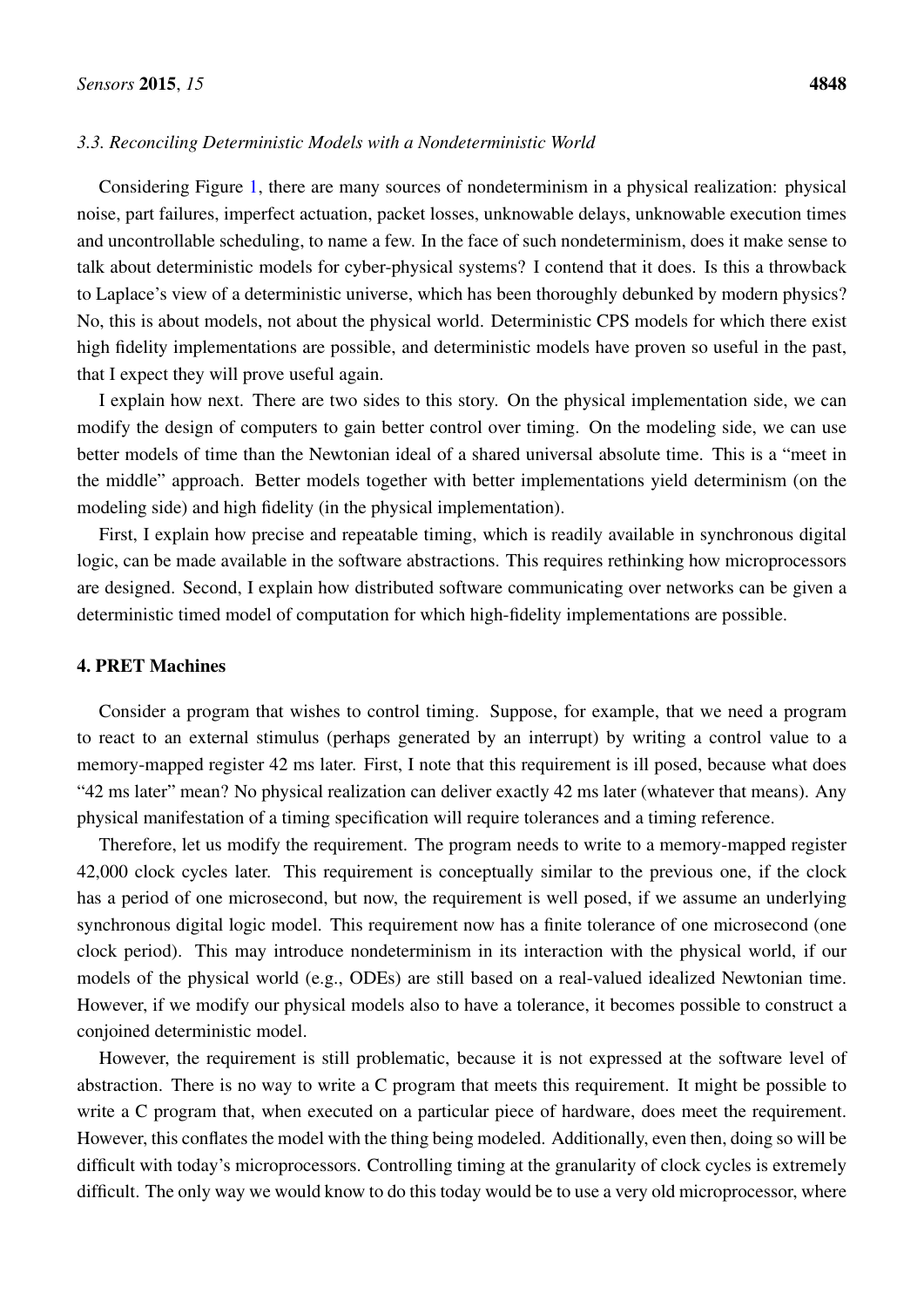every instruction takes exactly one cycle to execute. In addition, we would need to write the program by hand in assembly language (not in C) and count cycles.

Therefore, this requirement is not good either. Therefore, let us modify the requirement again: the program needs to write to a memory-mapped register 42,000 clock cycles later, plus or minus 100 cycles. We now have a coarser tolerance, which may make it easier to make a C-based model and a faithful realization.

However, it will still not be easy. Analyzing C programs for execution time is extremely difficult; it requires detailed information about the hardware realization, and it requires making assumptions that are often unrealistic  $[23]$ . For example, we may have to assume that interrupts are disabled for the entire 42,000 clock cycles, making the system unresponsive for quite a long time. Additionally, again, our model of the physical world will have to work with matching tolerances for the conjoined model to be deterministic.

Nevertheless, with coarse enough tolerances for timing, we can make deterministic CPS models today for such scenarios. However, the cost of doing so is enormous. In practice, in safety-critical systems, draconian measures are taken, such as disabling interrupts and caches, forbidding multitasking and using microprocessors that are orders of magnitude more performant than what is really needed. Additionally, even then, the achievable tolerances are quite coarse compared to what the underlying synchronous digital logic is capable of. This is, put simply, sloppy engineering.

An alternative real-time requirement, very commonly used, is that the program should respond within 42 ms. This imposes a deadline. It assumes that an early response is just as good as one that barely meets the deadline. This requirement is relatively easy to achieve by over-provisioning the physical realization. However, the more timing variability in the physical realization (due to pipelining, caches, memory latencies, interrupts, multitasking, *etc*.), the more headroom that the physical realization needs. Additionally, now, a deterministic CPS model becomes nearly impossible, because "correct" execution of the program (meeting the deadline) can exhibit quite a wide range of behaviors.

Yet another approach to real-time requirements is soft deadlines. The desired response is within 42 ms, but please respond as soon as you can. Such requirements can be systematized using time-utility functions (TUFs) [\[24\]](#page-29-10), but now, we have essentially given up completely on a deterministic CPS model.

Deadlines, whether hard or soft, suffer from a practical problem that controlling the order of events becomes difficult. If task A has a deadline of 21 ms and task B has a deadline of 42 ms, there is no assurance (in the model) that  $A$  will complete before  $B$ . An implementation may provide such assurance, for example by using a deadline-monotonic scheduling policy  $[10]$ , but even then, such assurances become increasingly difficult with multicore processors and distributed systems. Changing the order of events can have much more dramatic effects on a physical system than perturbing the timing. Consider, for example, if task A turns on a motor and task B turns off the same motor. The order in which these occur yields drastically different behaviors.

We can do better. This section reviews work that demonstrates that it is possible to expose, at the software level, timing tolerances much closer to those of the underlying synchronous digital logic. This greatly facilitates faithful realizations of deterministic CPS models. Timing can be made more precise (lower tolerances) at much lower cost, with lower energy requirements and with higher reliability.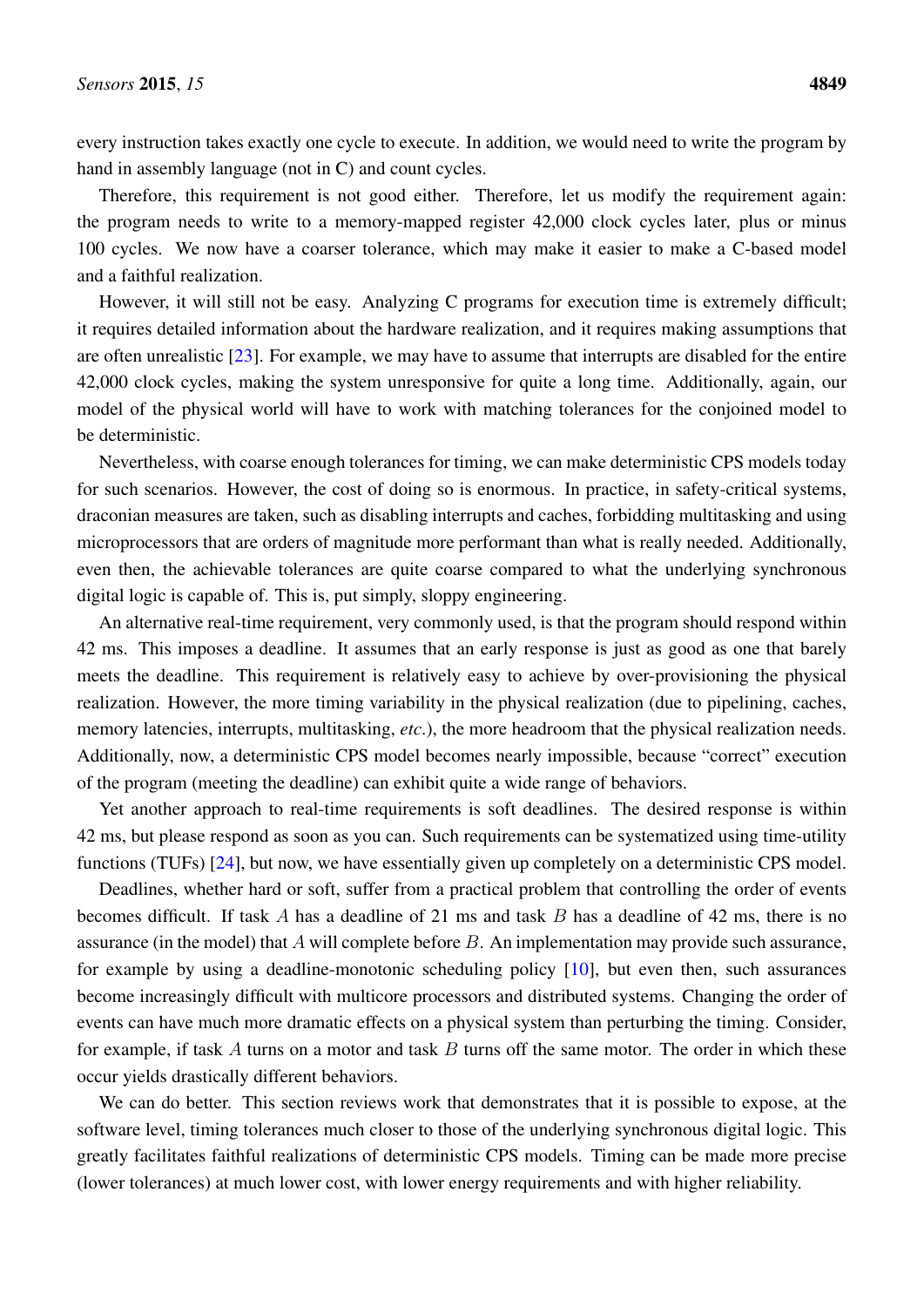A microprocessor executes a sequence of instructions from an instruction set. Each instruction in the instruction set changes the state of the processor in a well-defined way. The microprocessor provides a strong guarantee about its behavior: if you insert in the sequence an instruction that observes the state of the processor (e.g., the contents of a register or memory), then that instruction observes a state equivalent to one produced by a sequential execution of exactly every instruction that preceded it in the sequence. This is a deterministic model, codified in an instruction set architecture (ISA).

The model says nothing about timing, however. A faithful implementation of the ISA is only required to satisfy (with high probability) this strong guarantee. Modern microprocessors include extremely clever techniques for getting high performance while satisfying the guarantee. For instance, they do not typically execute the instructions strictly in sequence. Instead, pipelines, caches, write buffers and out-of-order execution reorder and overlap operations while preserving the illusion of sequential execution.

#### *4.2. Precision-Timed ISAs*

The PRET project at Berkeley set out in 2007 to demonstrate that an ISA that gives programmers a rigorous timing model does not need to sacrifice performance [\[25,](#page-29-11)[26\]](#page-29-12). The acronym "PRET" stands variously for Precision-Timed processors, Predictable, Repeatable Timing and Performance with Repeatable Timing.

The first concrete demonstration of this was the PTARM (Precision Timed ARM) [\[27\]](#page-29-13), a soft core implemented on an FPGA based on an ARM ISA. PTARM uses a thread-interleaved pipeline to mitigate pipelining effects and an interleaved memory controller [\[28\]](#page-29-14) to get deterministic latency from a memory hierarchy. The size of the design is nearly the same as comparable 32-bit microprocessors, so there is no particular area penalty to providing programmers with precise control over timing. However, more importantly, the aggregate performance (total useful work done per unit time) actually exceeds that of a comparable conventional pipelined processor, provided that there is enough concurrency in the application to keep four threads busy at all times.

This latter requirement is mitigated by the latest PRET design, called FlexPRET [\[29\]](#page-29-15), which provides a graduated architecture with flexible scheduling of the pipeline. It supports mixed-criticality systems [\[30\]](#page-30-0) in that it can combine threads with ironclad timing behavior with threads that opportunistically use any remaining cycles. This architecture is based on the open-source RISC-V [\[31\]](#page-30-1), is implemented using Chisel [\[32\]](#page-30-2) and is deployed as an FPGA soft core and a C++ cycle-accurate simulator.

At a high level, PRET machines combine several ideas, few of which are actually new, to give programmers control over timing. First, they use a thread-interleaved pipeline to enable deterministic timing in the pipeline. Second, they leverage the parallelism in DRAM memory designs to interleave accesses, so as to enable deterministic latencies. In FlexPRET, use of these deterministic mechanisms is optional and is presumably done only for those threads for which deterministic timing is essential. Third, management of the memory hierarchy (what data resides where) is done in software rather than in hardware cache controllers [\[33\]](#page-30-3). Fourth, interrupt-driven I/O is temporally isolated, so that hard real-time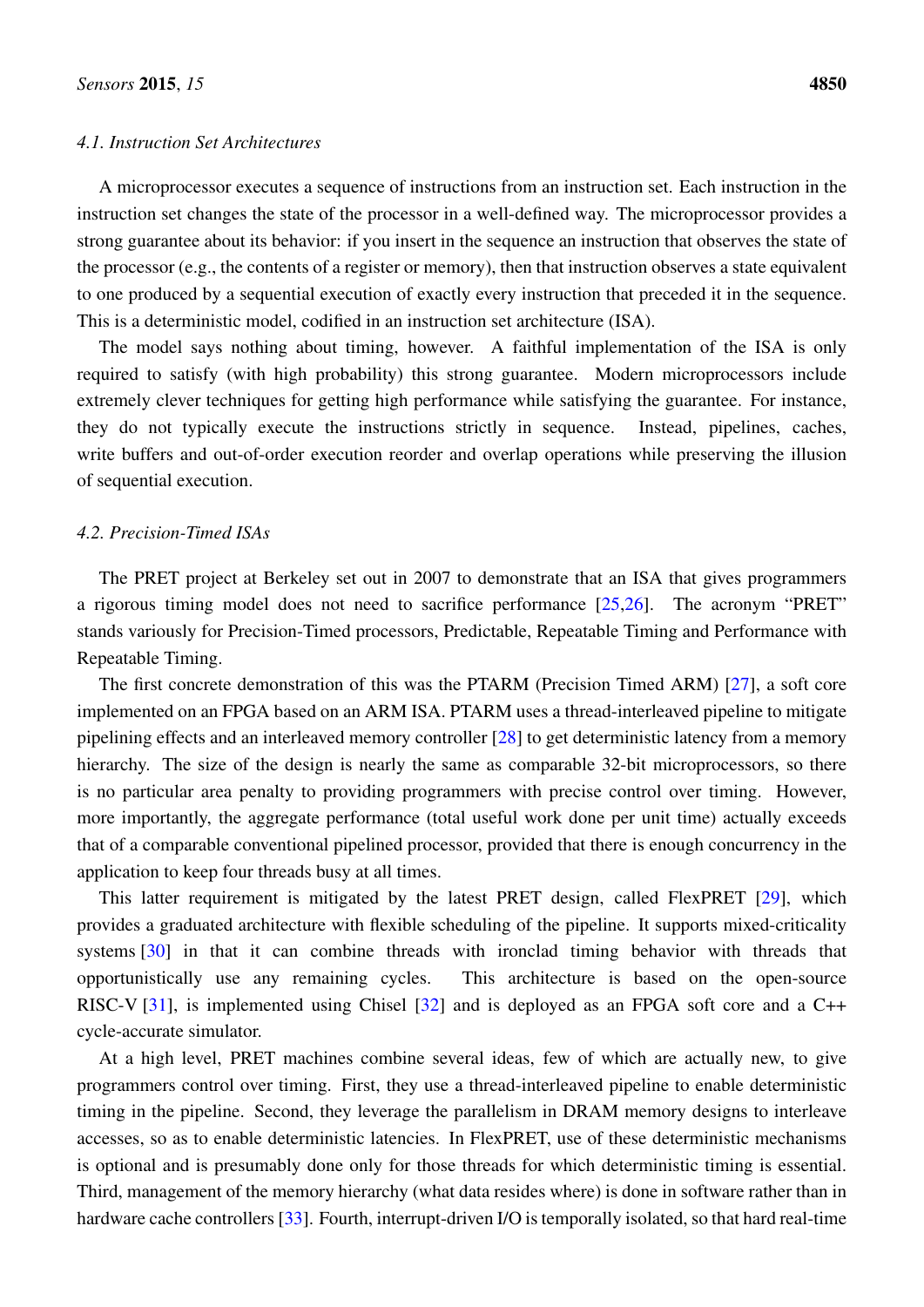threads are either unaffected by interrupts or the effect on their timing has a rigorous bound. Finally, the ISA is extended with instructions that explicitly control timing (see [\[34\]](#page-30-4)).

PRET machines bring a number of benefits. They enable programs with repeatable timing, which improves assurance that a deployed system will behave in the field as it did on the test bench. They improve testability, because fewer timing variations need to be considered. They reduce the need for over-provisioning, because timing requirements are explicit in the programs, and it can be statically determined whether a particular physical realization will meet those requirements; this reduces the system cost and may dramatically reduce energy consumption, enabling, for example, much slower clocking of systems when such slower clocking demonstrably meets the timing requirements. They enable replacement of hardware without requiring recertification of the software; if the behavior of the interactions between the software and the physical plant is demonstrably identical when the same program is executed on new hardware, then it becomes possible to certify the software instead of certifying the implementation.

#### *4.3. Deploying PRET in Systems*

Given these substantial benefits, I predict that PRET machines will become widespread in CPS applications. They may, however, also become widespread in general-purpose computing, which also benefits from improved determinism. Exploiting the parallelism of multicore machines, for example, becomes much easier and more efficient with controllable timing [\[35\]](#page-30-5). Even more interestingly, PRET machines might make useful "real-time unit" (RTU) companions to general-purpose computers, in a manner similar to how "graphics processing units" (GPUs) have become ubiquitous. RTUs could handle high-performance I/O and networking protocols, for example. They would be much more flexible than today's hardware implementations of the same. Additionally, their timing capabilities could be exposed to application programs through an "OpenRT" API, analogous to the OpenGL API widely used by GPUs.

As a model, a program that uses the extended ISA of a PRET machine controls timing at a granularity of a clock cycle, thus exposing, at the software abstraction level, the timing precision provided by the underlying synchronous digital logic. For a simple CPS, this provides a deterministic model for the interaction between one PRET machine and one physical plant, provided that the physical plant model uses the same model of time. However, considering the only slightly more elaborate CPS sketched in Figure [1,](#page-8-0) this timing model falls short of delivering determinism. In particular, suppose the two "computational platforms" in the figure are PRET machines with independent clocks. Those clocks will drift with respect to one another in unpredictable ways. This means that the interactions between those PRET machines and the physical plant have no clean semantic notion of simultaneity, nor even of relative ordering.

One possibility is to drive all PRET machines in a CPS from the same clock. To provide a deterministic model of time, in fact, we must define a modeling paradigm where some notion of time is globally shared. The question then becomes how to provide a faithful physical realization of this modeling paradigm. A brute force technique using a global clock distribution network will suffer from clock skew and, hence, will not be able to operate at anywhere near the granularity of a clock cycle of a single PRET machine. In fact, time-triggered architectures [\[20\]](#page-29-6) classically use such a clock distribution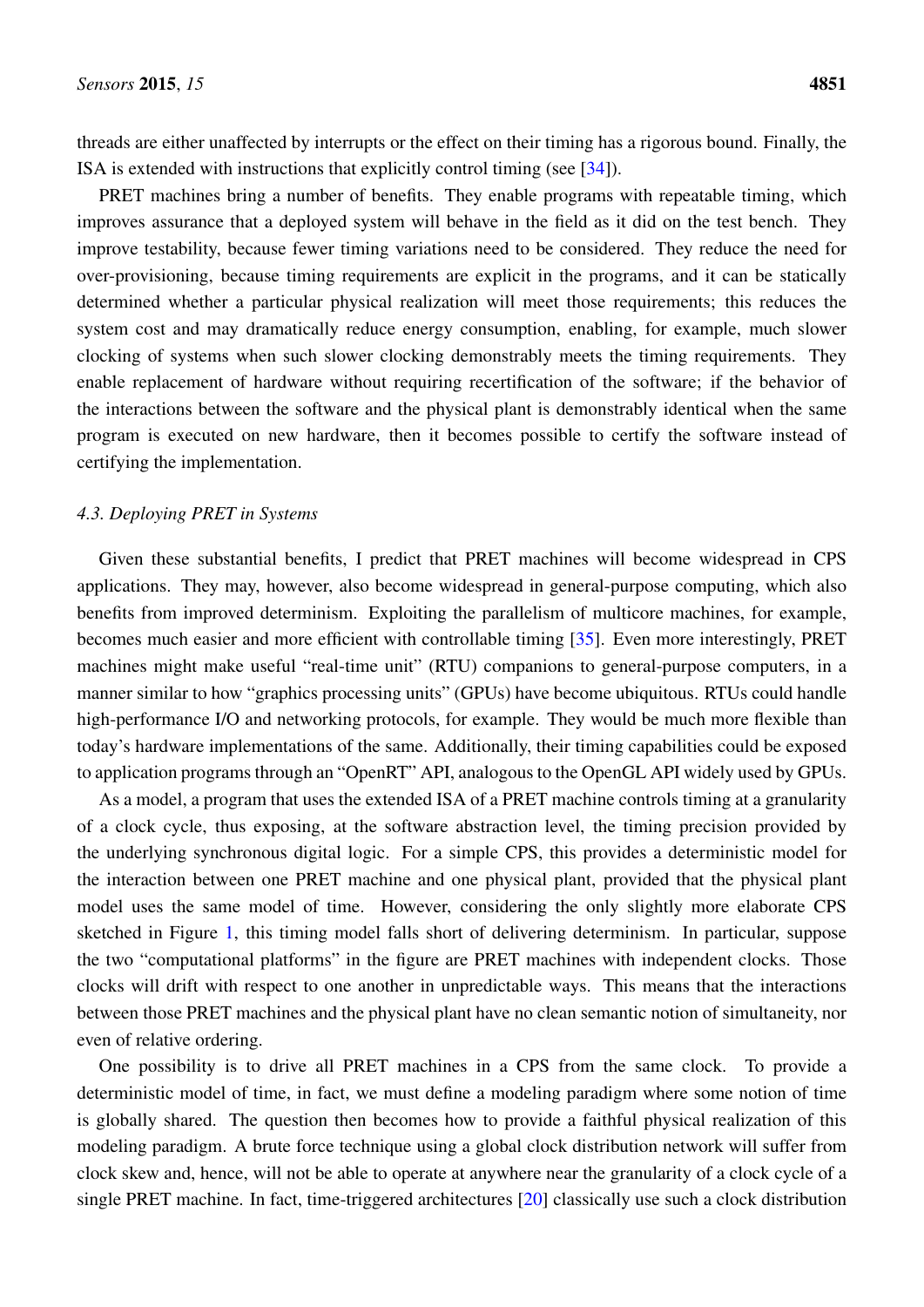network, limiting their scale and timing precision. However, more modern techniques rely instead on clock synchronization protocols. I discuss this next.

# <span id="page-15-0"></span>5. Models of Time

Deterministic CPS models will need a semantic notion of time that can be used to model both physical dynamics and temporal behavior in software. It is naive to assume that we can just use the Newtonian ideal, where time is absolute, a real number  $t$ , visible everywhere and advancing uniformly. I begin in this section by giving a set of requirements that any useful model of time must satisfy. I then elaborate with desirable (but not required) features and conclude with a description of a practical realization of a model of time that meets all of the requirements and delivers all of the desirable features.

# <span id="page-15-1"></span>*5.1. Requirements*

Like the Newtonian ideal, any useful semantic notion of time has to provide a clear ordering of events. Specifically, each component in a system must be able to distinguish past, present and future. The state of a component at a "present" is a summary of the past, and it contains everything the component needs to react to further stimulus in the future. A component changes state as time advances, and every observer of this component should see state changes in the same order.

We also require a semantic notion of time to respect an intuitive notion of causality. If one event A causes another B, then every observer should see A ordered before B.

We also require a semantic notion of simultaneity. Under such a notion, two events are simultaneous if all observers see them occurring at the same time. We may also want to avoid models where one observer deems two events to be simultaneous and another does not.

I could easily now digress into philosophy or modern physics. For example, how could a notion of simultaneity be justifiable, given relativity and the uncertainty principles of quantum mechanics? How useful is the notion of simultaneity in the physical world? I resist the temptation to digress and appeal instead to practicality. We need models that are useful for engineering. The goal is to be able to design and build better cyber-physical systems, not to unlock the secrets of the Universe. Any model that includes time values faces the possibility that two time values will be equal. The modeling paradigm, therefore, needs to either deal cleanly with the equality of two time values (defining what equality means and defining ordering with near equality) or disallow equality. It could disallow equality using, for example, some physics-inspired uncertainty principle, but such a modeling paradigm would forgo determinism, at potentially great cost. Even after the development of relativity and quantum mechanics, Newtonian ideal time remains a practical choice for studying many macroscopic systems.

However, ironically, Newtonian time proves not so practical for cyber-physical systems. The most obvious reason is that digital computers do not work with real numbers. Computer programs typically approximate real numbers using floating-point numbers, which can create problems. For example, real numbers can be compared for equality (e.g., to define "simultaneity"), but it rarely makes sense to do so for floating point numbers. In fact, some software bug finders, such as Coverity, report equality tests of floating point numbers as bugs.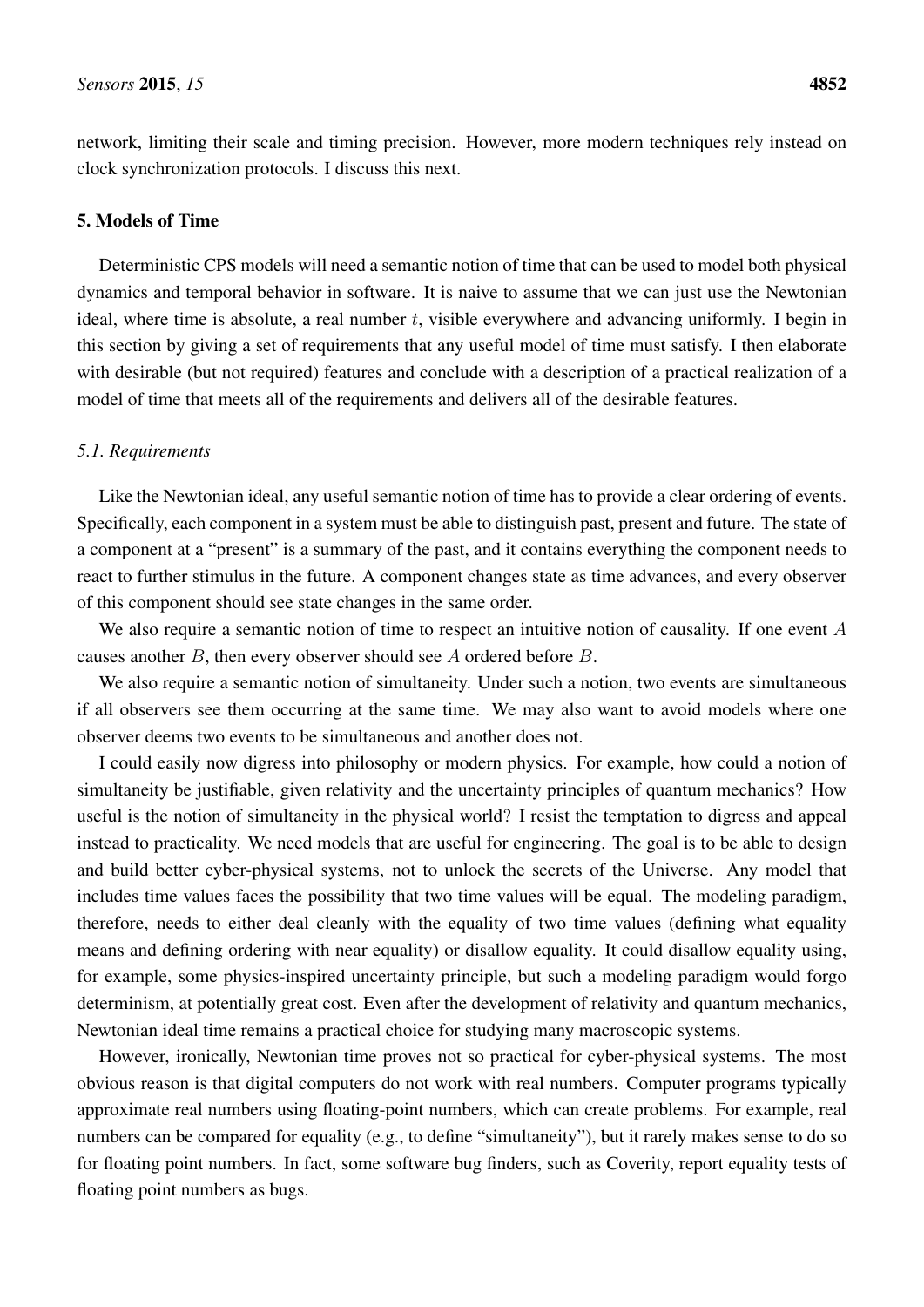Consider a CPS where two components (cyber or physical) produce periodic events with the same period starting at the same time. The modeling paradigm should assure that those events will appear simultaneously at any other component that observes them. Without such a notion of simultaneity, then the order of these events will be arbitrary, and as we have observed above, changing the order of events can have a much bigger effect than perturbing their timing. Periods that are simple multiples of one another should also yield simultaneous events. Quantization errors should not be permitted to weaken this property.

Broman *et al*. [\[36\]](#page-30-6) list three requirements for a model of time:

- 1. The precision with which time is represented should be finite and should be the same for all observers in a model. Infinite precision (as provided by real numbers) is not practically realizable in computers, and if precisions differ for different observers, then the different observers will not agree on which events are simultaneous.
- 2. The precision with which time is represented should be independent of the absolute magnitude of the time. In other words, the time origin (the choice for the meaning of time zero) should not affect the precision.
- 3. The addition of time should be associative. That is, for any three time intervals  $t_1$ ,  $t_2$  and  $t_3$ ,

$$
(t_1 + t_2) + t_3 = t_1 + (t_2 + t_3).
$$

The last two of these three properties are not satisfied by floating-point numbers, so floating-point numbers should not be used as the primary representation for time. The first property implies that the precision of the representation of time should be a global property of a model, not a property of individual components in the model.

I add to this a fourth requirement:

4. Monotonicity: any observer of time in a model that is a sequential process (a sequence of state changes) should observe non-decreasing values of time.

We also do not need for time to advance uniformly throughout a model, as long as ordering and simultaneity are preserved where needed. I examine this issue next.

## *5.2. Hierarchical and Multiform Time*

Useful models are usually hierarchical, where a component at one level of the hierarchy is actually a composition of subcomponents at a lower level of the hierarchy. In such models, it is not necessary for time to advance uniformly at all levels of the hierarchy. The hierarchy itself provides a convenient mechanism for preserving ordering and simultaneity without requiring uniformity.

Modal models [\[37\]](#page-30-7) benefit particularly from a hierarchical notion of time. In a modal model, a component at one level of the hierarchy has one or more modes. Each mode represents a distinct behavior. For example, an object on a surface may have two modes, sliding, where the object is sliding on the surface, and resting, where it is not. The two modes may be described by distinct submodels. Each submodel is active only some of the time. During the time it is inactive, what should the submodel's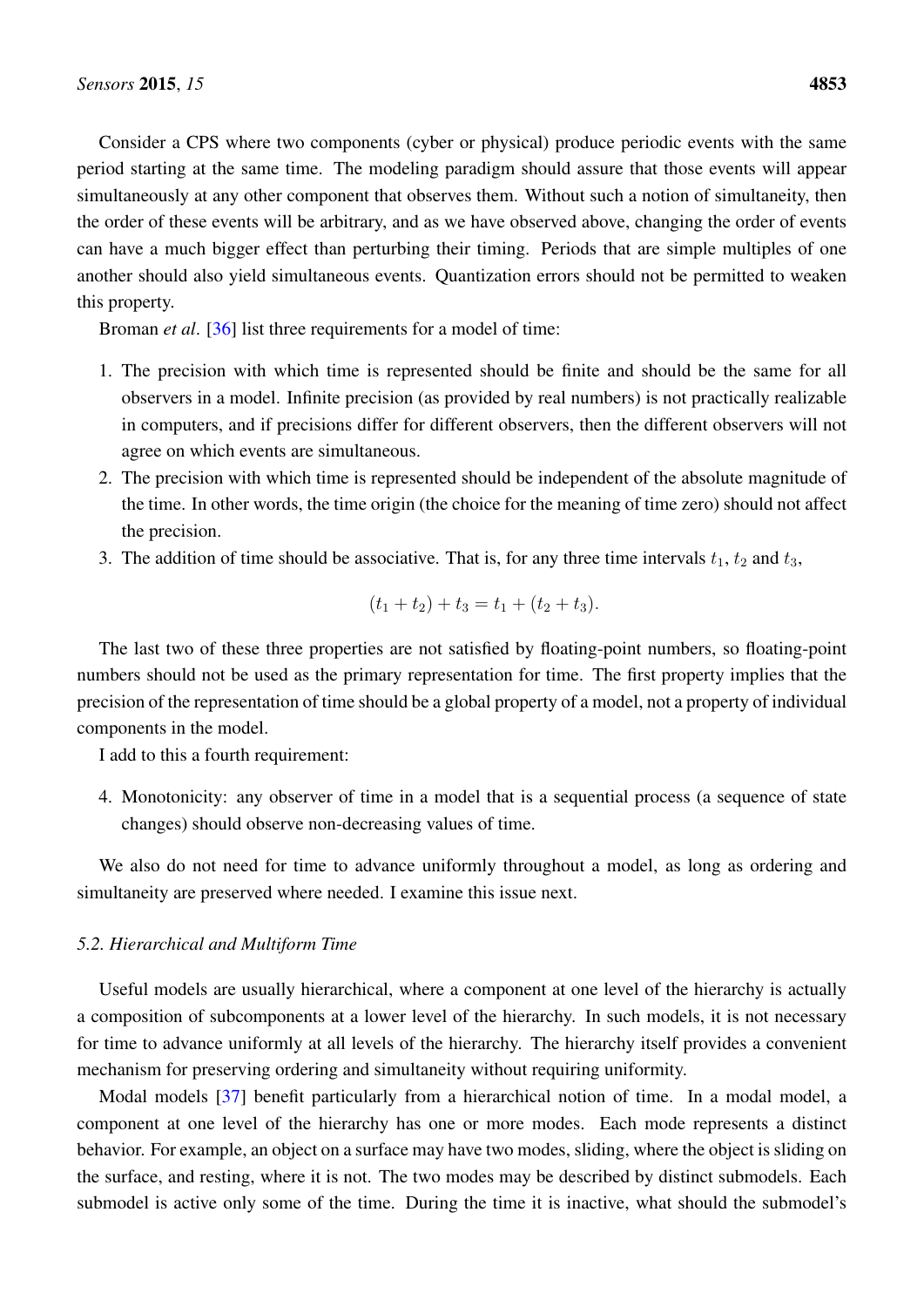view of time be doing? Lee and Tripakis [\[37\]](#page-30-7) argue that local time should freeze while environment time advances. They give a semantics that preserves causal ordering, determinism and simultaneity.

Freezing time in the inactive mode of a modal model is one form of hierarchical time. Another form that proves useful allows time to progress at different rates at different levels of the hierarchy [\[38\]](#page-30-8). This feature is particularly useful for modeling distributed systems where maintaining a perfectly coherent uniform time base is not physically possible. It is referred to as multiform time, and it enables highly realistic models that explicitly recognize that time can only be imperfectly measured.

## *5.3. Superdense Time*

A useful variant of a model of time is superdense time [\[39](#page-30-9)[–42\]](#page-30-10). A superdense time value is a pair  $(t, n)$ , called a time stamp, where t is the model time and n is a microstep (also called an index). The model time represents the time at which some event occurs, and the microstep represents the sequencing of events that occur at the same model time. Two time stamps  $(t, n_1)$  and  $(t, n_2)$  can be interpreted as being simultaneous (in a weak sense), even if  $n_1 \neq n_2$ . A stronger notion of simultaneity would require the time stamps to be equal (both in the model time and microstep).

An example illustrates the value of superdense time (see [\[3\]](#page-28-2) for many more examples). Consider Newton's cradle, a toy with five steel balls suspended by strings. If you lift the first ball and release it, it strikes the second ball, which does not move. Instead, the fifth ball reacts by rising.

Consider the momentum  $p$  of the second ball as a function of time. The second ball does not move, so its momentum must be everywhere zero. However, the momentum of the first ball is somehow transferred to the fifth ball, passing through the second ball. Therefore, the momentum cannot be always zero.

Let R represent the real numbers. Let  $p: \mathbb{R} \to \mathbb{R}$  be a function that represents the momentum of this second ball, and let  $\tau$  be the time of the collision. Then:

<span id="page-17-0"></span>
$$
p(t) = \begin{cases} P & \text{if } t = \tau \\ 0 & \text{otherwise} \end{cases}
$$
 (1)

for some constant P and for all  $t \in \mathbb{R}$ . Before and after the instant of time  $\tau$ , the momentum of the ball is zero, but at time  $\tau$ , it is not zero. Momentum is proportional to velocity, so:

$$
p(t) = Mv(t),
$$

where  $M$  is the mass of the ball. Hence, combining with Equation  $(1)$ ,

<span id="page-17-1"></span>
$$
v(t) = \begin{cases} P/M & \text{if } t = \tau \\ 0 & \text{otherwise} \end{cases}
$$
 (2)

The position of a mass is the integral of its velocity,

$$
x(t) = x(0) + \int_0^t v(\tau) d\tau,
$$

where  $x(0)$  is the initial position. The integral of the function given by Equation [\(2\)](#page-17-1) is zero at all t, so the ball does not move, despite having a non-zero momentum at an instant.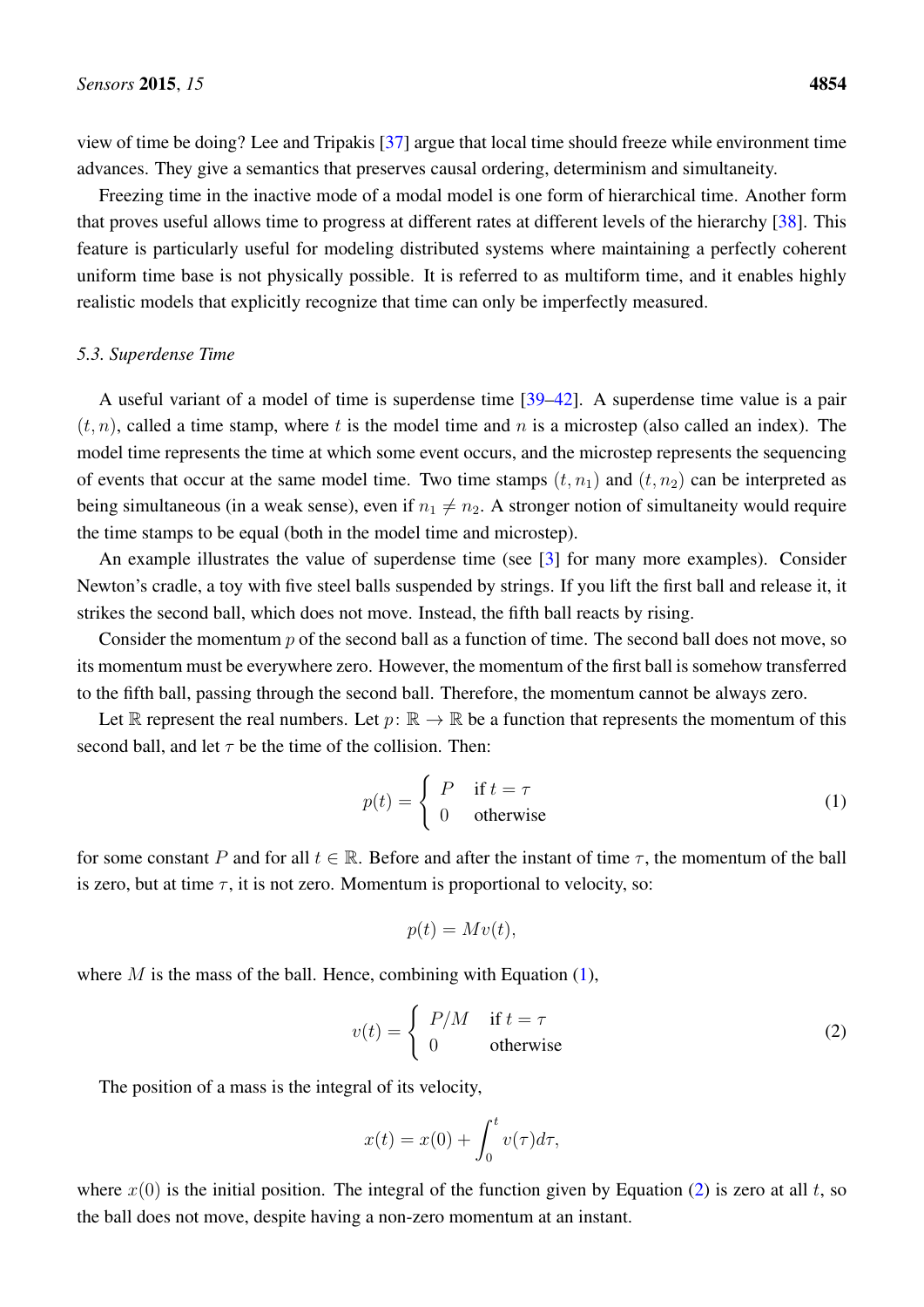The above physical model mostly works to describe the physics, but it has two flaws. First, it violates the basic physical principle of the conservation of momentum. At the time of the collision, all three middle balls will simultaneously have non-zero momentum, so seemingly, aggregate momentum has magically increased. This is a flaw in the notion of simultaneity in the model. Second, the model cannot be directly converted into a discrete representation, making it difficult for computers to operate on the model numerically.

A discrete representation of a signal is a sequence of values that are ordered in time. Any such representation of the momentum in Equation  $(1)$  or velocity in Equation  $(2)$  is ambiguous. If the sequence does not include the value at the time of the collision, then the representation does not capture the fact that momentum is transferred through the ball. If the representation does include the value at the time of the collision, then the representation is indistinguishable from a representation of a signal that has a non-zero momentum over some interval of time and, therefore, models a ball that does move. In such a discrete representation, there is no semantic distinction between an instantaneous event and a rapidly varying continuous event.

Superdense time solves both problems. Specifically, the momentum of the second ball can be unambiguously represented by a sequence of samples where  $p(\tau, 0) = 0$ ,  $p(\tau, 1) = P$  and  $p(\tau, 2) = 0$ , where  $\tau$  is the time of the collision. The third ball has non-zero momentum only at superdense time  $(\tau, 2)$ . At the time of the collision, each ball first has zero momentum, then non-zero, then zero again, all in an instant. The event of having non-zero momentum is weakly simultaneous for all three middle balls, but not strongly simultaneous. Momentum is conserved. Moreover, the model has an unambiguous discrete representation. A sampling that includes three samples at time  $\tau$ , one with value zero, followed by one with a non-zero value, followed by a third with value zero, unambiguously models the collision as a discrete, instantaneous event with zero time duration.

One could argue that the physical system is not actually discrete. Even well-made steel balls will compress; so, the collision is actually a continuous process, not a discrete event. This is true, but when building models, we do not want the modeling formalism to force us to construct models that are more detailed than is appropriate. Such a model of Newton's cradle would be far more sophisticated, and the resulting non-linear dynamics would be far more difficult to analyze. The fidelity of the model may improve (or may not, depending on whether we actually know enough about the materials and the physics), but at a steep price in understandability and analyzability.

The Newton's cradle example shows that physical processes that include instantaneous events are better modeled using functions of the form  $p: \mathbb{R} \times \mathbb{N} \to \mathbb{R}$ , where N represents the natural numbers, rather than the more conventional  $p: \mathbb{R} \to \mathbb{R}$ . The latter is adequate for continuous processes, but not for discrete events. At any time  $t \in \mathbb{R}$ , the signal p has a sequence of values, ordered by their microsteps. This signal cannot be misinterpreted as a rapidly varying continuous signal.

Superdense time is ordered lexicographically (like a dictionary), which means that  $(t_1, n_1) < (t_2, n_2)$ if either  $t_1 < t_2$ , or  $t_1 = t_2$  and  $n_1 < n_2$ . Thus, an event is considered to occur before another if its model time is less or, if the model times are the same, if its microstep is lower. Time stamps are a particular realization of tags in the tagged-signal model of [\[4\]](#page-28-3).

Note that an alternative model of time that can accomplish the same objectives as superdense time is studied in [\[43–](#page-30-11)[45\]](#page-31-0). Their construction is based on nonstandard analysis [\[46\]](#page-31-1), which, similarly to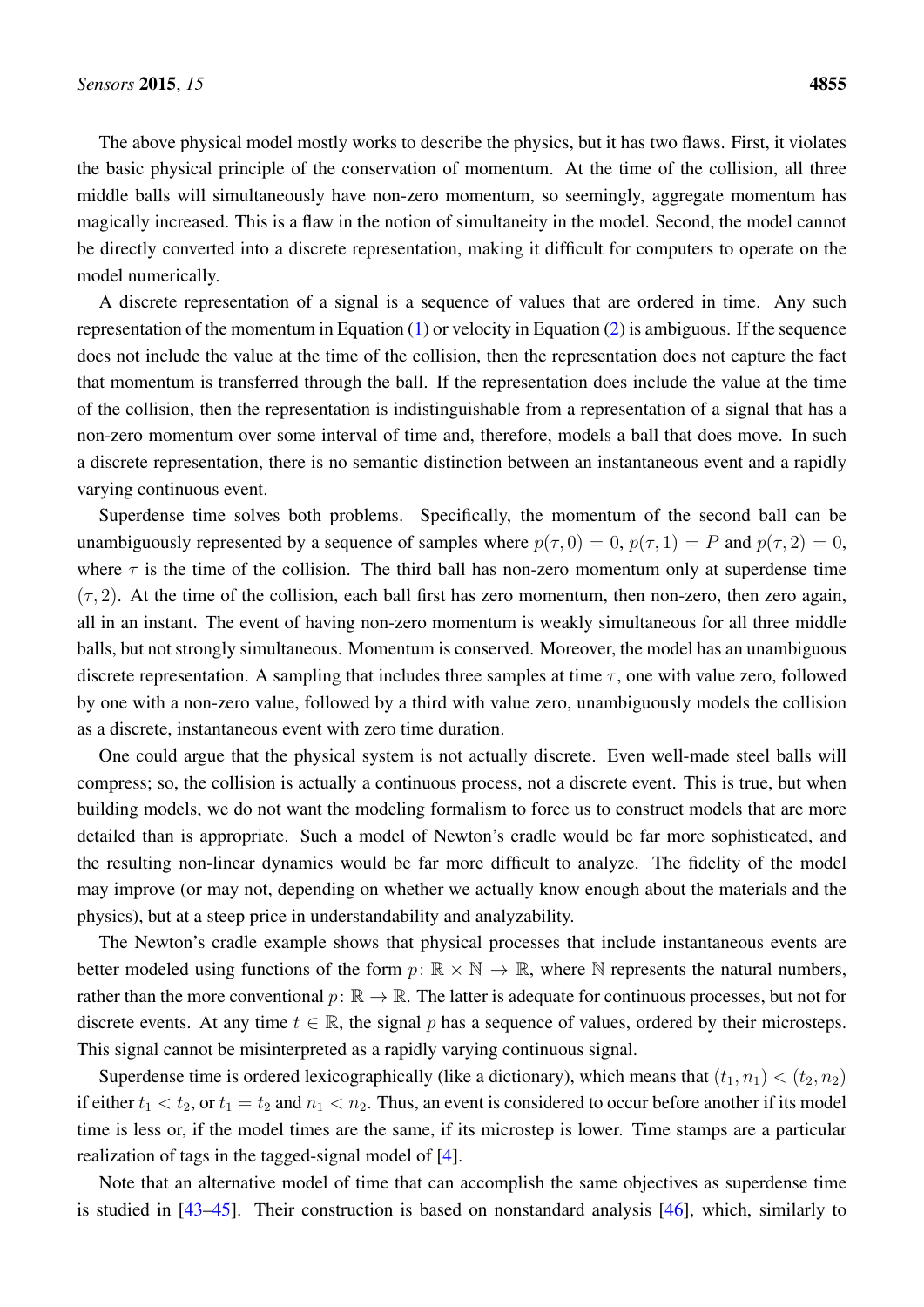superdense time, has an infinite number of points at every real time point. These points are represented as convergent sequences, and a total order is induced over these sequences by means of a measure-theoretic construction. It has the property that every non-standard time has an immediate predecessor and an immediate successor, which the authors say provides an operational semantics. However, while an operational semantics does require the notion of a discrete step of computation, it also, requires that the number of steps preceding any given step be finite. That is not automatically provided by the nonstandard semantics, and when it is provided, the solutions seem to be isomorphic with our much simpler superdense time construction. Hence, it does not appear to this author that anything is gained by going into a more complex mathematical formulation.

## *5.4. Numeric Representation of Time*

Computers cannot perfectly represent real numbers, so a time stamp of the form  $(t, n) \in \mathbb{R} \times \mathbb{N}$  is not realizable. Many software systems approximate a time t using a double-precision floating point number. However, as I noted above, this is not a good choice.

Ptolemy II [\[47\]](#page-31-2) solves this problem by making the time resolution a single, global constant. Time in a model is given as  $t = mr$ , where m is an arbitrarily large integer and the time resolution r is a double-precision floating point number. The multiple  $m$  is realized as a Java BigIntegerThe time resolution  $r$ , a double, is a parameter shared by all parts of a model. A model, therefore, has the same time resolution throughout its hierarchy and throughout its execution, no matter how big time gets. Moreover, addition and subtraction of time values do not suffer from quantization errors.

In Ptolemy II, the microstep n in a time stamp  $(t, n)$  is represented as a 32-bit integer. The microstep, therefore, is vulnerable to overflow. This vulnerability could be avoided by also using a BigInteger, but experience indicates that only defective models exhibit such overflow, specifically models with Zeno conditions that prevent time from advancing. Hence, the additional cost would not be justified. Similarly, the use of a BigInteger to represent  $m$  may not be justified if overflow is demonstrably preventable.

The Ptolemy II implementation of time illustrates that a rigorous model of time satisfying all of the requirements in Section [5.1](#page-15-1) is realizable and practical. In addition, this model of time is superdense and multiform, giving us considerable modeling power.

#### <span id="page-19-0"></span>6. Distributed Timed Systems

Models of time can exist purely in the cyber world. For example, synchronous languages [\[5\]](#page-28-4) have a semantic notion of a global "clock," but this clock need not have any connection with any physical notion of time. To model cyber-physical systems, a connection needs to be established. What should that connection be? Discrete-event simulators [\[48](#page-31-3)[–50\]](#page-31-4) and continuous system simulators [\[51\]](#page-31-5) establish a semantic notion of time that is meant to simulate Newtonian time. However, is Newtonian time the right choice? For CPS, we need a model of time with explicit concern for bidirectional model fidelity; *i.e.*, can we create a physical system for which the model has high fidelity?

The problem gets more challenging as the systems of interest become physically bigger. At the scale of a microchip, for example, engineers know how to maintain a quantized global notion of time with sub-nanosecond precision through clock distribution networks. However, this becomes much harder at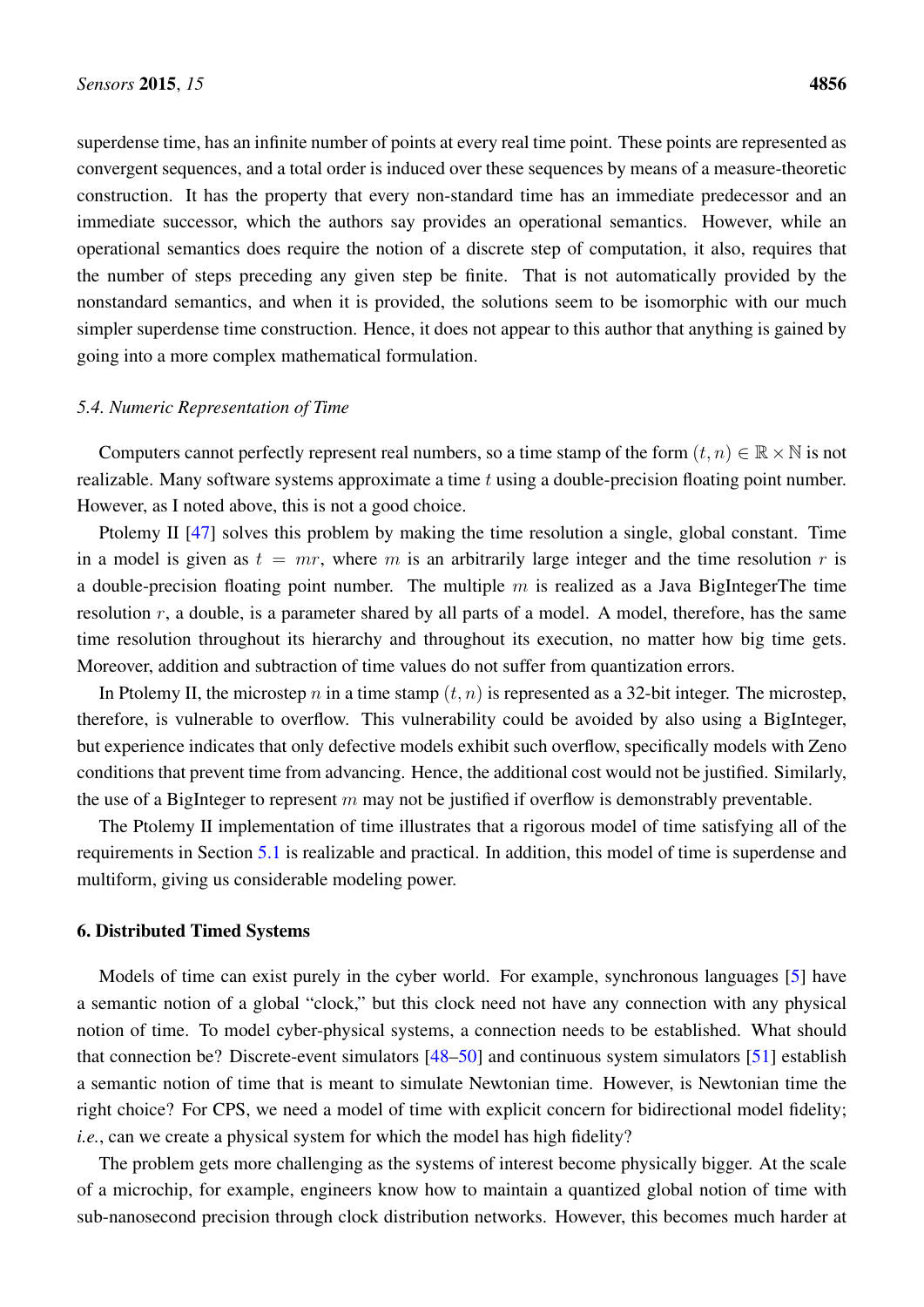the scale of a vehicle or a factory floor and even harder at the scale of a city or a continent. There seems to be a tradeoff between precision and scale. This tradeoff, however, is being challenged today by network clock synchronization protocols, which can deliver astonishingly precisely synchronized clocks over large geographic areas.

In this section, I first review the state-of-the-art in clock synchronization. I then show how this technology can be used to create deterministic CPS models at any scale. There are still tradeoffs, of course, but they are not as simple as precision *vs*. scale.

## *6.1. Clock Synchronization*

Einstein firmly rejected Newton's notion of absolute time and established that a physical notion of time is nothing more than a clock. The accuracy of a clock is only meaningful with respect to other clocks. We can accept this and still create deterministic models that use (quantized) Newtonian time and for which there are faithful physical realizations. The models will have faithful realizations only under some assumptions, for example that the motion of the clocks relative to one another is slow compared to the speed of light. However, model fidelity always requires some assumptions and is always approximate. Every model is unfaithful to the thing being modeled outside some assumed regime of operation.

Clock synchronization has a long and distinguished history. The rotation of the Earth and its orbit around the Sun provide a primal clock for humans, one that has always served as a key reference for man-made clocks. An early example of synchronized man-made clocks is the Gregorian calendar. Such a calendar measures the passage of time with a precision of one day, synchronized globally.

Mechanical clocks came of age later, driven by navigation and by the railroads. In the 19th century, railroads even used clock distribution networks, so mechanical clocks ticked in unison. At that time, clock synchronization with a precision on the order of seconds at a continental scale was achieved. This is about five orders of magnitude better than the Gregorian calendar.

In the late 20th century, and continuing today, we are experiencing the next major improvement in clock synchronization. The GPS system provides a globally-accessible clock where the concurrence of two clock readings anywhere on the planet has a precision on the order of about 100 ns. This is about seven orders of magnitude better than what the railroads achieved. The GPS system uses atomic clocks on satellites, triangulation to determine position and relativity to correct for gravitation and satellite motion. GPS, however, is not always available to systems (particularly indoor systems), and it is vulnerable to spoofing and jamming.

Complementing GPS, network clock synchronization began around 1985 with the introduction of NTP (the network time protocol) [\[52\]](#page-31-6). The goal was to synchronize computer clocks to UTC (coordinated universal time), which itself is synchronized to the primal clock, the rotation of the Earth. NTP represents time using two 32-bit integers, one counting seconds, one counting fractions of a second  $(2^{-32} s)$ . Except for the possibility of overflow, this representation of time satisfies Requirements 1–4 of Section [5.1.](#page-15-1) In practice, NTP synchronizes clocks on the Internet to precisions on the order of tens of milliseconds.

A more recent clock synchronization protocol, standardized as IEEE 1588 [\[53\]](#page-31-7), can deliver real-time clock precision on the order of a few nanoseconds on a local area network, with some careful design of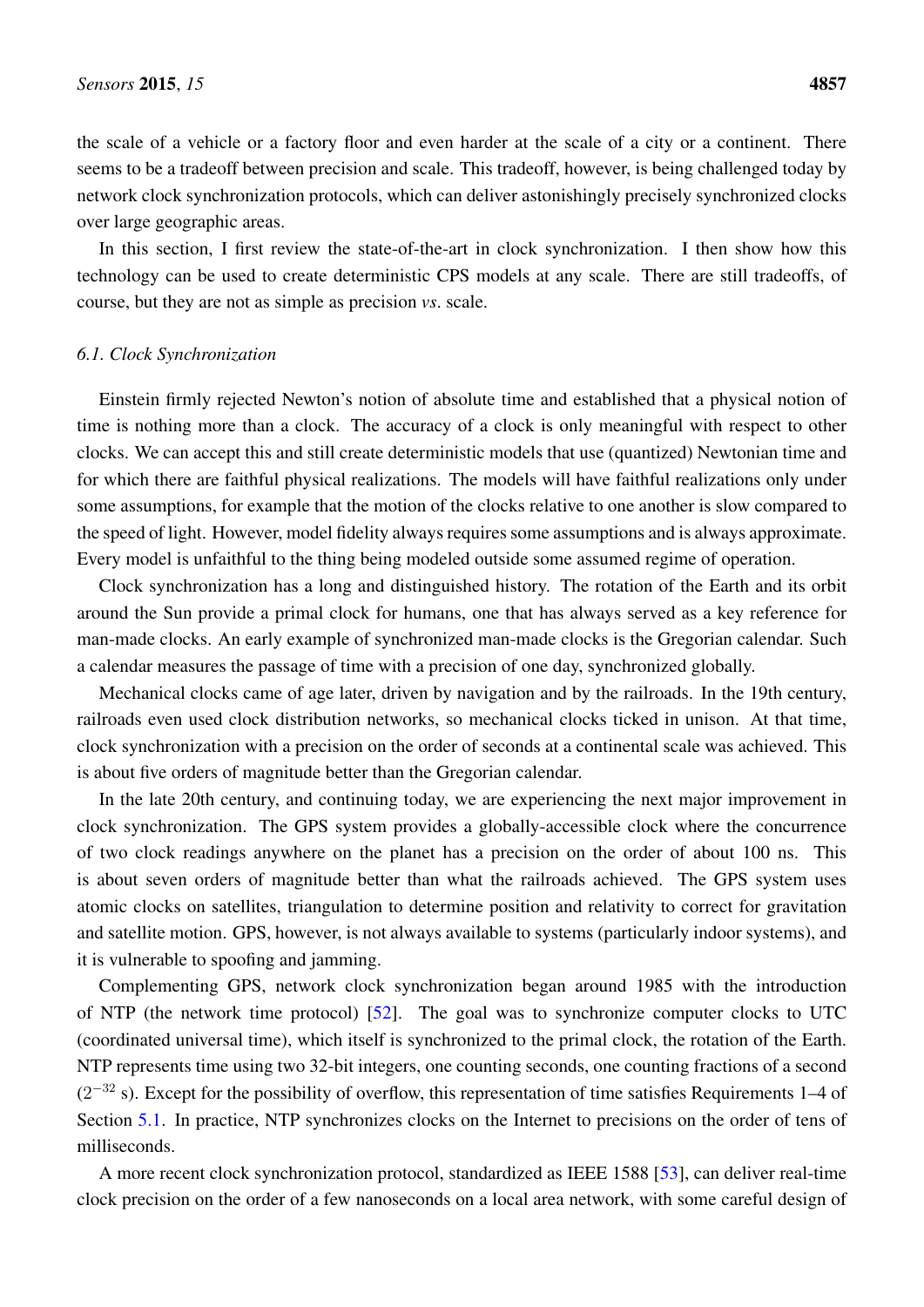the network and with a modest amount of hardware support in the Ethernet physical interface circuit (called the PHY). A variant of this protocol forms part of the IEEE 802.1AS family of standards for Ethernet, commonly known as AVB (audio video bridging) and TSN (time-sensitive networking). An illustrative CPS application of IEEE 1588 is the Meyer Sound CAL (column array loudspeaker), which uses synchronized clocks on an Ethernet LAN to coordinate many loudspeakers to do acoustic beamforming. This is used to control the acoustics in large public spaces, such a stadiums.

The accuracy of NTP and IEEE 1588 does not depend on communication delay, but rather depends on the asymmetry of the communication delays. That is, if the latency of communication from point A to point  $B$  is exactly the same as the latency of the communication from point  $B$  to point  $A$ , then perfect clock synchronization is theoretically possible. In practice, such protocols can come quite close to this theoretical limit over practical networks. The White Rabbit project at CERN, for example, claims to be able to synchronize clocks on a network spanning several kilometers to under 100 ps [\[54\]](#page-31-8). This means that if you simultaneously ask two clocks separated by, say, 10 km of networking cable, what time it is, their response will differ by less than 100 ps. With such precision, even making the measurements that justify this claim is extremely tricky.

With such precision time protocols (PTP), one or several master clocks are elected (and reelected in the event of failure), and slaves synchronize their clocks to the master by messages sent over the network. This guarantees a common notion of time across all platforms, with a well-defined error margin.

A time value in IEEE 1588 is represented using two integers, a 32-bit integer that counts nanoseconds and a 48-bit integer that counts seconds. These numbers are set relative to the PTP epoch, where time zero is 00:00:00 on 1 January 1970 on the TAI (International Atomic Time) time scale. This representation also satisfies Requirements 1–4 of Section [5.1,](#page-15-1) and it is less vulnerable to overflow than NTP (because of the use of 48 bits instead of 32 for seconds).

Clock synchronization is starting to become common on wireless networks, as well. In the 802.15.4 family of standards (of which ZigBee is one of the better known variants), a mechanism known as TSMP (time synchronized mesh protocol), developed by Dust Networks, is used to coordinate the wake-up times of battery-powered radios. Synchronizing the clocks enables these devices to leave their radios powered off most of the time, which dramatically extends battery life.

I believe that high-precision clock synchronization will be ubiquitous within a few years. Every device on the Internet will have a clock that is synchronized to every other device on the network to within microseconds. This is not achievable with NTP alone, which is an end-to-end protocol that requires no support from the network. To achieve such precise global synchrony will require support in the network, where PTPs are deployed in all switching and transport devices and timing services are provided to the endpoints.

If this comes to pass, the effects will be dramatic. Synchronized clocks enable coordination without communication. They could enable much more efficient use of networking bandwidth, with more deterministic latencies and fewer packet losses. They enable much better energy efficiency, particularly for wireless devices, because wake-up times can be coordinated. They also enable more sophisticated scientific experiments and instrumentation. Additionally, perhaps most importantly, synchronized clocks enable deterministic CPS models with faithful realizations, as I will explain in the next section.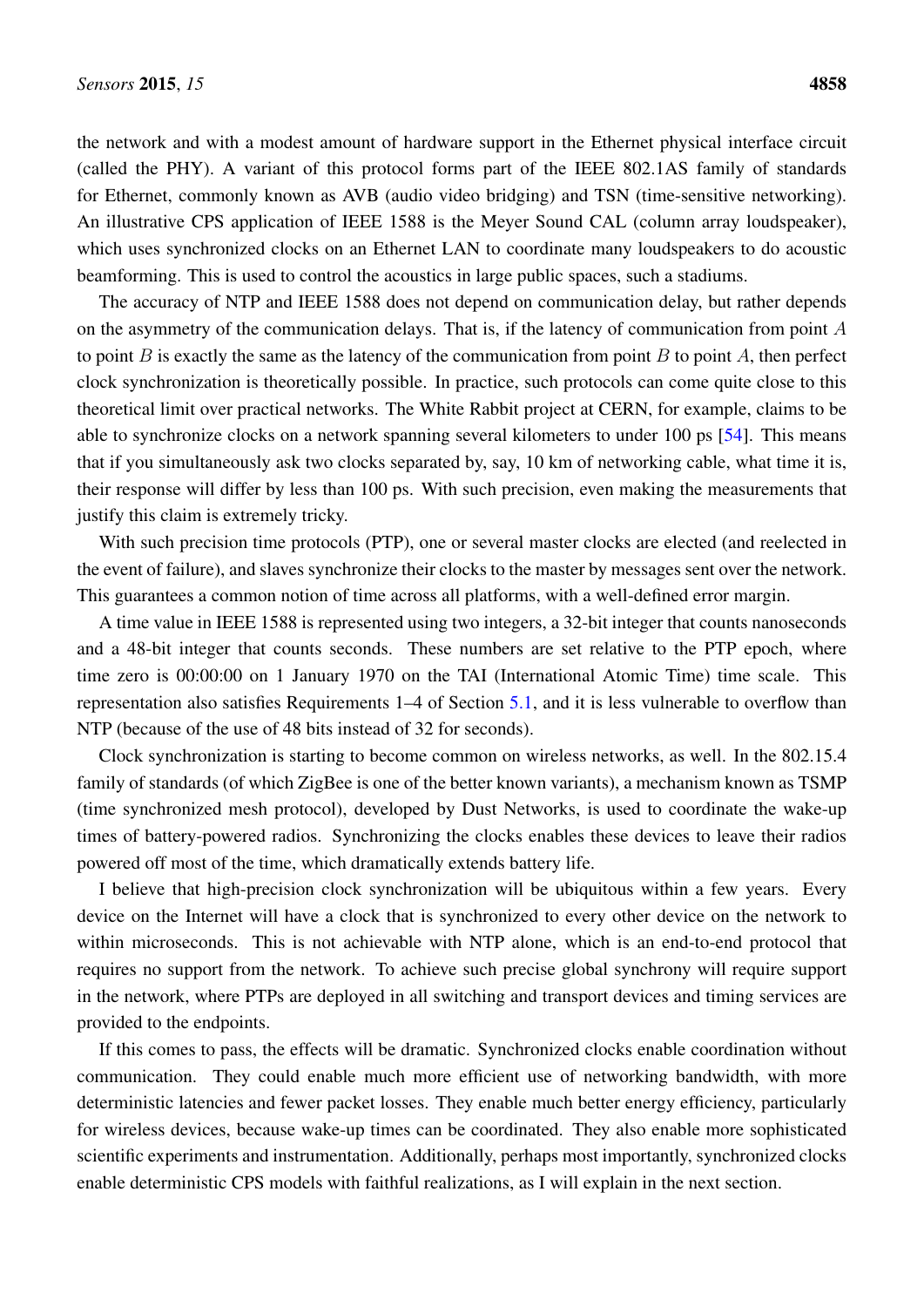As with any network service, security is a concern. Once devices and services have come to rely on synchronized clocks, an attack on a global clock synchronization protocol could have devastating consequences. However, I believe that synchronized clocks will offer new mechanisms for improving security, primarily because of the key property that they enable coordination without communication. For example, with synchronized clocks, the absence of a message conveys information. Furthermore, with synchronized clocks, it becomes possible to detect deviations from normal behavior that are not detectable otherwise. A denial of service (DoS) attack, for example, is fundamentally a disruption of the timing properties of a network. However, if the network has no temporal semantics, then there is no clear definition of such an attack.

# *6.2. Ptides: A Deterministic CPS Modeling Paradigm*

The Ptides (the name comes from the somewhat tortured acronym for "programming temporally-integrated distributed embedded systems;" the initial "P" is silent, so the name is pronounced "tides") project at Berkeley set out around 2007 to develop a deterministic modeling paradigm suitable for CPS applications at any scale. As with any model, a Ptides model is faithful to a physical realization only under certain assumptions about the physical realization. Specifically, for a Ptides model to be faithful, the physical realization must satisfy the following assumptions:

- 1. Clocks are synchronized with a known bound on the synchronization error.
- 2. Every communication channel has a known bound on its latency.
- 3. The time taken by any computation that may affect the physical world has a known bound.

The second and third assumptions are common in real-time systems, but the first is less common.

As with any model, violations of these assumptions are always possible in any physical realization. Such violations should be treated as faults. The physical system has failed to deliver a faithful realization of the model.

These three assumptions require that bounds be known, not that bounds be small. The first assumption, for example, is conservatively met by NTP over the open Internet if we assume a bound of, say, 10 s and we assume that each physical clock in the system is reasonably stable. With more carefully designed networks and clocks, however, we can get much smaller bounds. With White Rabbit, for example, a reasonable bound to assume might be one nanosecond.

The second assumption requires very pessimistic bounds if messages are transported on the open Internet, but on a more controlled LAN, less conservative bounds are practical. Very tight bounds are possible if we regulate the use of the network using, for example, the prioritized routing of AVB. Even over ordinary Ethernet with TCP/IP, tight bounds are possible if we can prevent packet drops, for example using clock synchronization and schedules to ensure that buffers never overflow in the routers.

The third assumption is reliably met by programs with bounded loops on ordinary microprocessors if we make conservative assumptions about the execution (e.g., bounded or zero interrupts, all memory accesses are cache misses, *etc*.). However, much tighter bounds become possible using a PRET machine.

A Ptides model is deterministic, and whatever bounds we assume, if those bounds are met by the physical realization, then the physical realization will be faithful to the model. The interactions between the cyber and the physical worlds will have a tolerance on timing equal to the assumed bound on the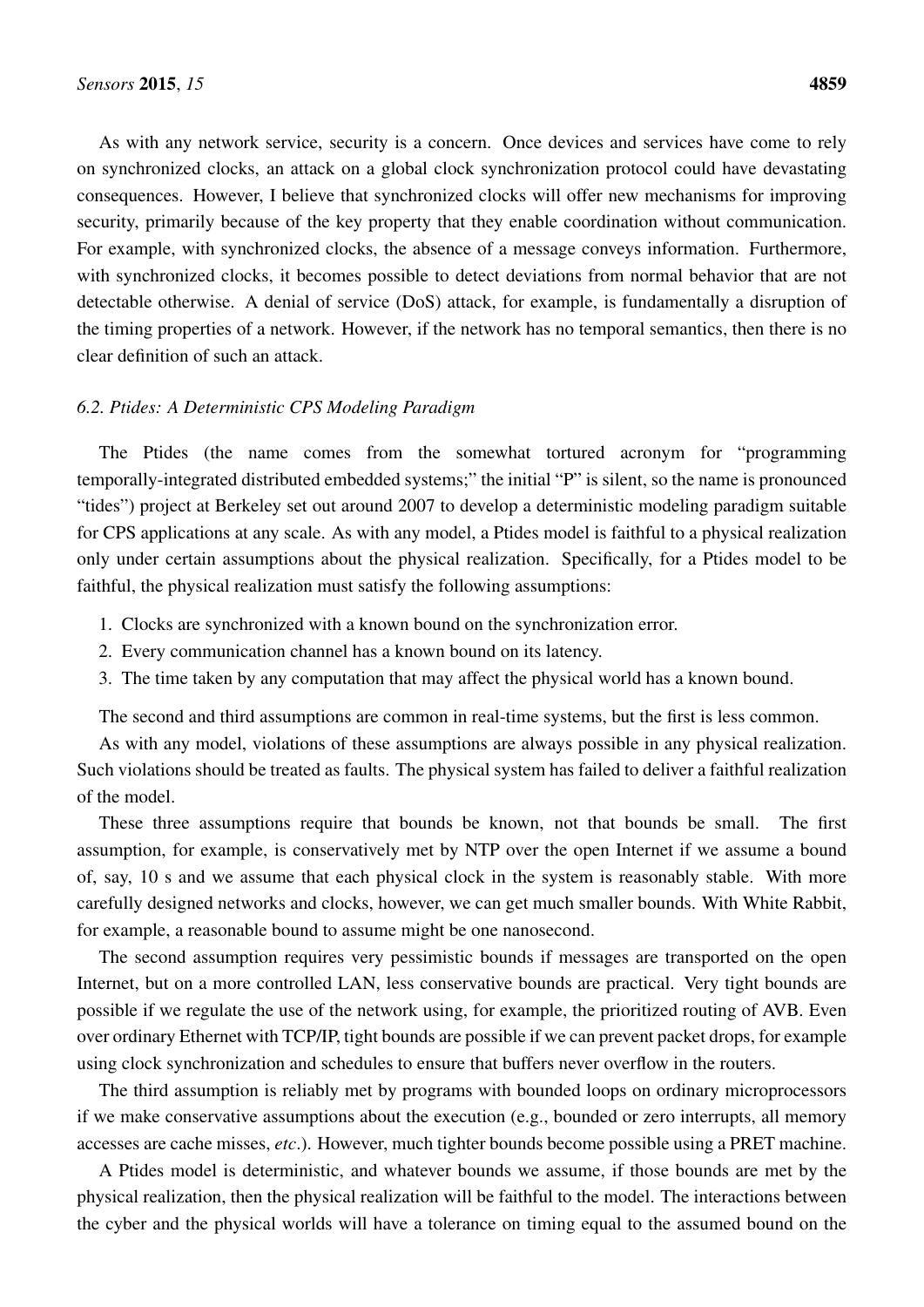clock synchronization error. Additionally, the order of all actions, globally, will be deterministic. Hence, Ptides provides a credible deterministic CPS modeling paradigm.

#### 6.2.1. Background of Ptides

The Ptides programming model was originally developed by Zhao as part of her Ph.D. research [\[55](#page-31-9)[,56\]](#page-31-10). The case for a time-centric approach like Ptides is elaborated in [\[57\]](#page-31-11), and an overview of Ptides and an application to power-plant control is given by Eidson *et al*. [\[58\]](#page-31-12). A more tutorial exposition is given in [\[38\]](#page-30-8).

A number of implementations followed Zhao's initial work. A simulator is described by Derler *et al*. [\[59\]](#page-31-13) and an execution policy suitable for implementation in embedded software systems in [\[60](#page-31-14)[,61\]](#page-31-15). Zou [\[62\]](#page-32-0) developed PtidyOS, a lightweight microkernel implementing Ptides on embedded computers, and a code generator producing embedded C programs from models. Matic *et al*. [\[63\]](#page-32-1) adapted PtidyOS and the code generator to demonstrate their use in smart grid technologies. Feng and Lee [\[64\]](#page-32-2) extended Ptides with incremental checkpointing to provide a measure of fault tolerance. They showed conditions under which rollback can recover from errors, observing that the key constraint in Ptides is that actuator actions cannot be rolled back. Ptides has also been used to coordinate real-time components written in Java [\[65\]](#page-32-3).

A technique similar to Ptides was independently developed at Google for managing distributed databases in the Google Spanner system [\[66\]](#page-32-4). In this work, clocks are synchronized across data centers, and messages sent between data centers are time stamped. The technique provides a measure of determinacy and consistency in database accesses and updates.

The Ptides modeling paradigm is a variant of a discrete-event (DE) modeling paradigm [\[48–](#page-31-3)[50\]](#page-31-4). In a DE model, components interact by sending each other time-stamped messages (called events). A key property of DE is that every component processes events in time-stamp order. This property underlies the determinism of the model.

Variants of DE are widely used in simulation languages, such as DEVS (discrete event system specification) [\[67\]](#page-32-5). DE also forms the foundation for widely-used hardware description languages VHDL, Verilog and SystemC. DE is also used in network simulation tools, such as OPNET Modeler (OPNET Technologies, Inc., Bethesda, MD, USA) and ns-3. The SysML implementation in IBM Rational's Rhapsody tool is also a variant of a DE model.

Unlike any preceding DE modeling paradigm, Ptides uses superdense time and multiform time and therefore meets all of the requirements and desirable features in Section [5.1.](#page-15-1) Moreover, Ptides uses DE not for simulation, but rather for the design of deployable systems.

# 6.2.2. Structure of a Ptides Model

Figure [2](#page-24-0) elaborates Figure [1,](#page-8-0) making it a Ptides model. In a Ptides model, sensors and actuators connect the cyber and the physical worlds. On the physical world side, the model uses idealized Newtonian time with a tolerance equal to the bound on clock synchronization error. On the cyber side, each platform that performs computation is assumed to have a clock that is synchronized (with bounded error) with all of the other clocks in the system.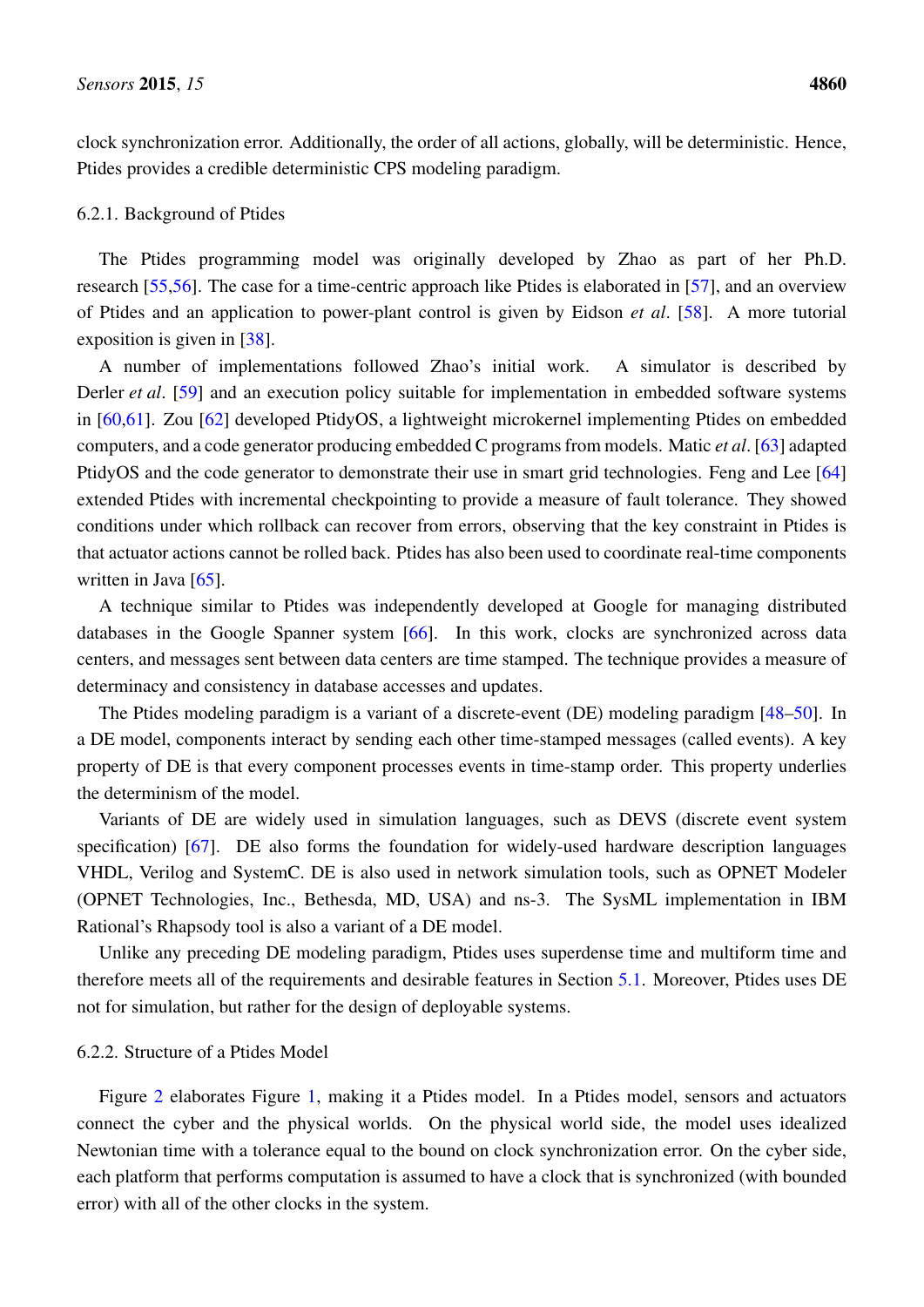<span id="page-24-0"></span>

Figure 2. Structure of a simple CPS Ptides model.

When a sensor takes a measurement, the measurement becomes an event, with its time stamp being the local platform time at which the measurement is taken. In Figure [2,](#page-24-0) there are two sensors, which, in the Ptides model, are represented as SensorPortand SensorPort2. These are components in the model that produce time-stamped events. Since these components are on different platforms, their time stamps will be taken from different local clocks.

For actuation, the software delivers a time-stamped message to an actuator. In Figure [2,](#page-24-0) there is one actuator, represented in the model as ActuatorPort. The time stamp of an event delivered to an actuator can be interpreted as a deadline, meaning that the event should be delivered to the actuator before the local platform time matches the time stamp. The actuator can then either immediately perform the actuation or delay the actuation until the local platform time matches the time stamp. The latter strategy is usually preferred, because it delivers deterministic cyber-physical interactions. Up to the time tolerance, the order of actuations in the physical world is defined.

In between sensors and actuators, there may be computation and network communication. Network communication is treated similarly to sensing and actuation, but with a slight difference in how time stamps are handled. First, time stamps are carried through the network along with any message payload. In Figure [2,](#page-24-0) the TransmitterPort will bundle the payload together with a time stamp and send it over the network to the ReceiverPort. The ReceiverPort will unbundle these, using the received time stamp for the event it produces on platform  $B$ . What is that time stamp?

Notice that platform A will send a message over the network in response to receiving sensor data on SensorPort. Suppose the sensor data has time stamp  $\tau$ , the local platform time at which the sensor measurement is taken. The sensor data will be processed by the box labeled Computation. Assume that that box produces an output event with the same time stamp  $\tau$ . The second box on platform A is labeled "Logical Time Delay  $d_1$ ." What that box does is simply pass its input event to its output, but with the time stamp  $\tau$  replaced with time stamp  $\tau + d_1$ . Hence, the ReceiverPort will receive a message with time stamp  $\tau + d_1$ . When will it receive the message?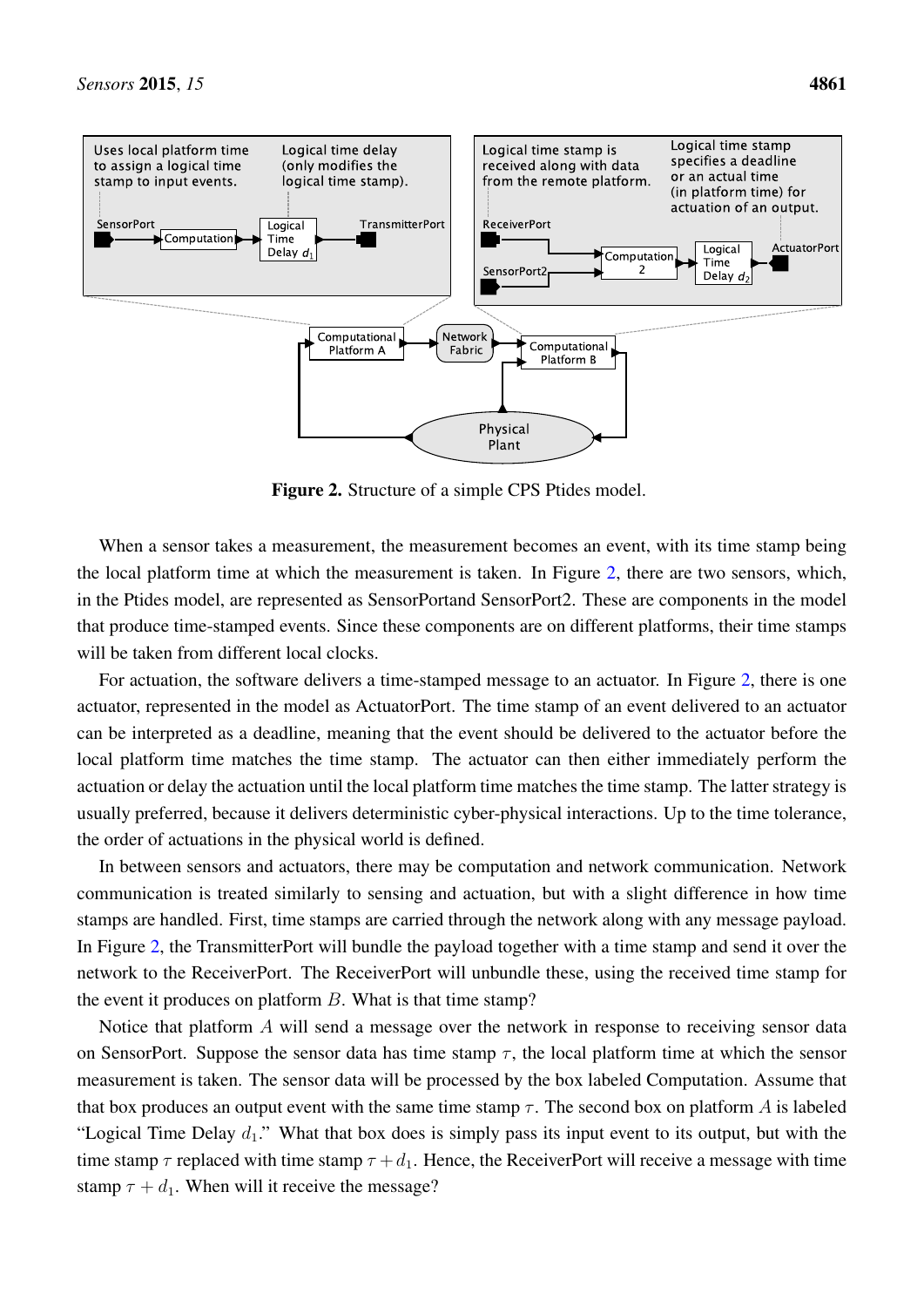The time stamp of an event delivered to a network transmitter port is treated as a deadline (technically, this deadline can be relaxed by introducing a known offset, but the logic is easier to understand if we assume that the offset is zero, as I do here), just as if the transmitter port were an actuator. Like an actuator, the implementation may send the message as soon as possible or it may delay sending the message until the local platform time matches the time stamp. The latter behavior can be used to regulate the use of the network, for example to avoid media collisions or buffer overflows.

On platform B, an interesting thing happens at the box labeled "Computation 2." Here, there are two converging streams of time-stamped events. Since Ptides follows DE semantics, these events must be processed by Computation 2 in time-stamp order. If two messages have numerically identical time stamps, then Computation 2 must see them simultaneously. How can we accomplish this?

Suppose that SensorPort2 makes a measurement and produces an event with time stamp  $t$ . When can Computation 2 process that event? In order for Computation 2 to process the event, we must ensure that ReceiverPort will not later produce an event with time stamp t or less. How can we be sure of this?

Here, Ptides uses Assumptions 1 and 2 above. Assume the bound on the clock synchronization error is  $e$  and the bound on the network communication latency is  $d$ . Then, Computation 2 can safely process an event with time stamp t when the local platform clock reaches or exceeds time  $t + d + e$ . Why is this safe?

Suppose that the event sent from platform A to B has time stamp  $\tau + d_1 < t$ . Because the network has bounded latency, that message will be received by platform B before time  $\tau + d_1 + d < t + d$ . However, that time is with respect to platform  $A$ 's clock, not platform  $B$ 's clock. Since the error between these clocks is no more than e, the message will be received before time  $\tau + d_1 + d + e < t + d + e$  on platform B. Thus, if no such message has been received by time  $t + d + e$ , it is safe to process the event with time stamp t. This is coordination without communication! This safe to process analysis is central to Ptides.

Once Computation 2 has executed, producing an event on its output with time stamp  $t$ , local time already exceeds t by at least  $d + e$ . Hence, we require another logical time delay component to modify the time stamp to  $t + d_2$ , where  $d_2 > d + e$ , before delivery to the ActuatorPort. Otherwise, the deadline would have already elapsed. While it is clearly necessary for  $d_2 > d + e$ , is it sufficient? What if Computation 2 takes a long time to complete?

With the assumed bounds on clock synchronization error and network latency, a correct implementation of Ptides is deterministic in that a sequence of time-stamped events from sensors always results in a unique and well-defined sequence of time-stamped events delivered to actuators. The safe-to-process analysis guarantees this. However, this determinism does not provide any guarantee that events are delivered to actuators on time (prior to the deadline given by the time stamp). The problem of determining whether events can be delivered on time to actuators and network transmitter ports is called the schedulability problem. The question is, given a Ptides model like that in Figure [2,](#page-24-0) does there exist a schedule of the firing of components, such that deadlines are met on a particular execution platform? Like all real-time systems problems, this question cannot be answered unless we can bound the execution time of software components, and such bounds are hard to come by [\[23\]](#page-29-9). Hence, we need Assumption 3 above, that execution times can be bounded. PRET machines make it easier to construct these bounds, but even if we can bound the execution time of each software component, the question of whether there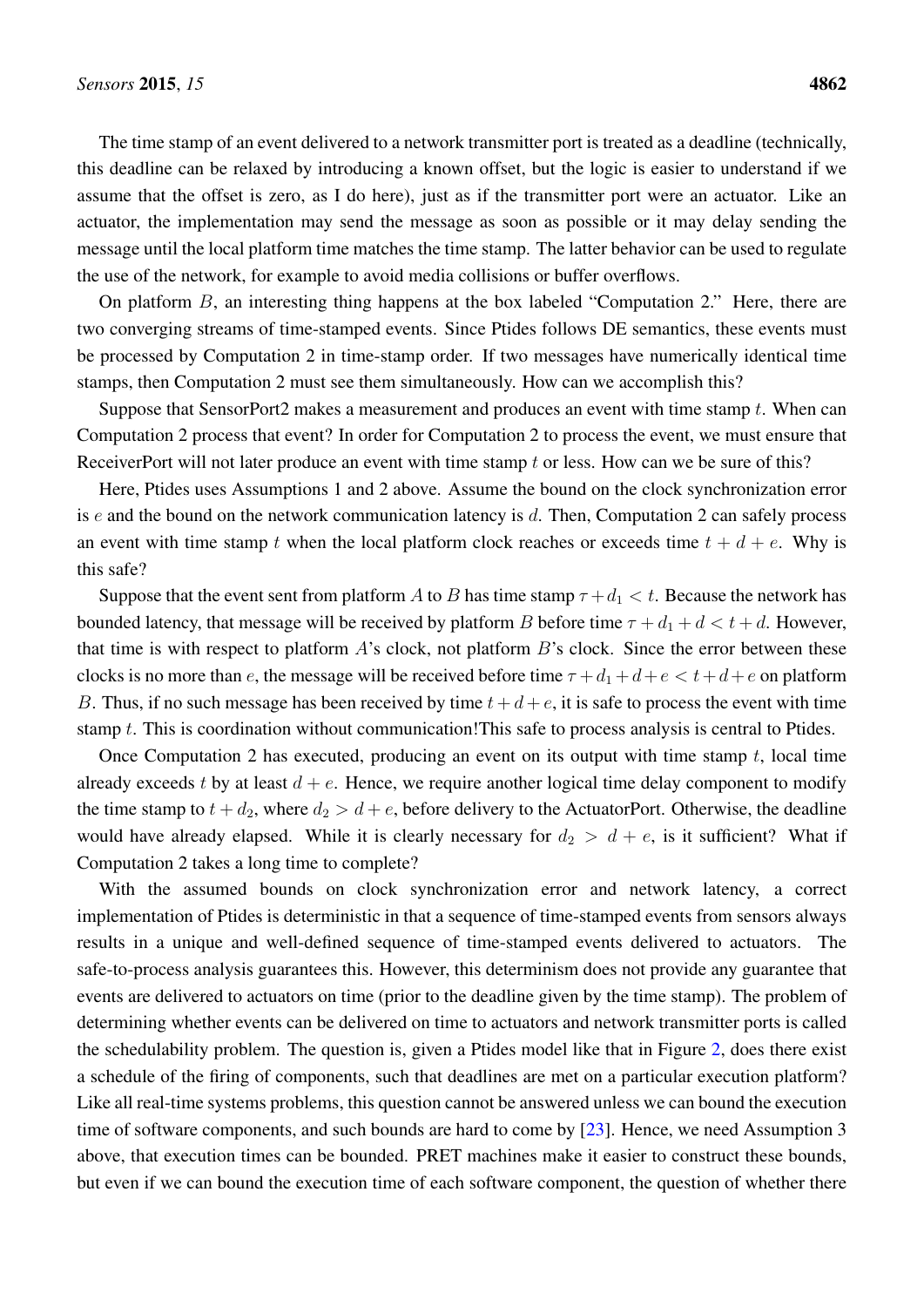exists a scheduling policy that meets the deadlines remains. Zhao solved this problem for a limited class of models [\[56\]](#page-31-10). The problem is further discussed by [\[61\]](#page-31-15) and largely solved in [\[68\]](#page-32-6).

Hence, if a Ptides model is schedulable on a particularly physical realization and if the physical realization delivers bounded clock synchronization error and bounded communication latencies, then the physical realization will be faithful to the deterministic CPS model. All of the assumptions are achievable, and therefore, we have an existence proof for deterministic CPS models with faithful physical realizations.

The most interesting, subtle and potentially confusing part about Ptides is the relationship between multiple time lines. The model of the physical environment uses a (quantized) Newtonian ideal time. Each platform contains a clock that progresses at its own rate (having a multiform relationship to Newtonian time), but periodically corrects its rate to remain synchronized with other clocks. This gives  $N$  platform time lines, one for each of  $N$  platforms. Overlaid over this is another time line, the logical time line of the time stamps. Time stamps are digital numbers in some format (e.g., IEEE 1588 or Ptolemy's BigIntegers), where order and simultaneity are clearly defined. Every correct execution of a Ptides model ensures that every component processes events in time-stamp order. However, reasoning about these systems takes considerable practice, since most of us are not at all used to reasoning about multiple time lines simultaneously. Fortunately, CPS designers can focus exclusively on the logical time of time stamps, leaving the other timelines for the compiler to deal with.

#### 6.2.3. Comparison with Parallel DE Simulation

Since Ptides provides distributed execution of a DE model, it provides a solution to the problem of executing DE models in parallel. There is a long history of work on parallel execution of DE models [\[69](#page-32-7)[–72\]](#page-32-8).

The classical Chandy and Misra approach [\[69\]](#page-32-7) offers an alternative to the safe-to-process analysis of Ptides. In this approach, to process the sensor event with time stamp  $t$  at Computation 2 in Figure [2,](#page-24-0) we would wait until we receive an event from the network channel and then process whichever event has the lesser time stamp. However, this could result in quite a wait, particularly if a fault occurs and the source of events on this path fails. For the purposes of simulation, the Chandy and Misra approach may be sensible, because if a component fails, the whole simulation becomes suspect. However, in a deployment, this would make the system far too brittle. Any failure anywhere in a distributed system could bring the whole system down.

An alternative approach due to Jefferson [\[71\]](#page-32-9) would process the event with time stamp  $t$  speculatively, assuming no problematic event will later arrive. If an event later arrives with a time stamp less than  $t$ , then this "time warp" approach reverses the computation by restoring the state of the system to what it was before processing the event. For CPS applications, this approach is fundamentally limited by the inability to backtrack actuators [\[64\]](#page-32-2).

#### 6.2.4. Fault Handling

Because no physical realization is perfectly faithful to any deterministic model, a Ptides execution may find itself in a situation where it has processed an event with time stamp  $t$ , and it later sees an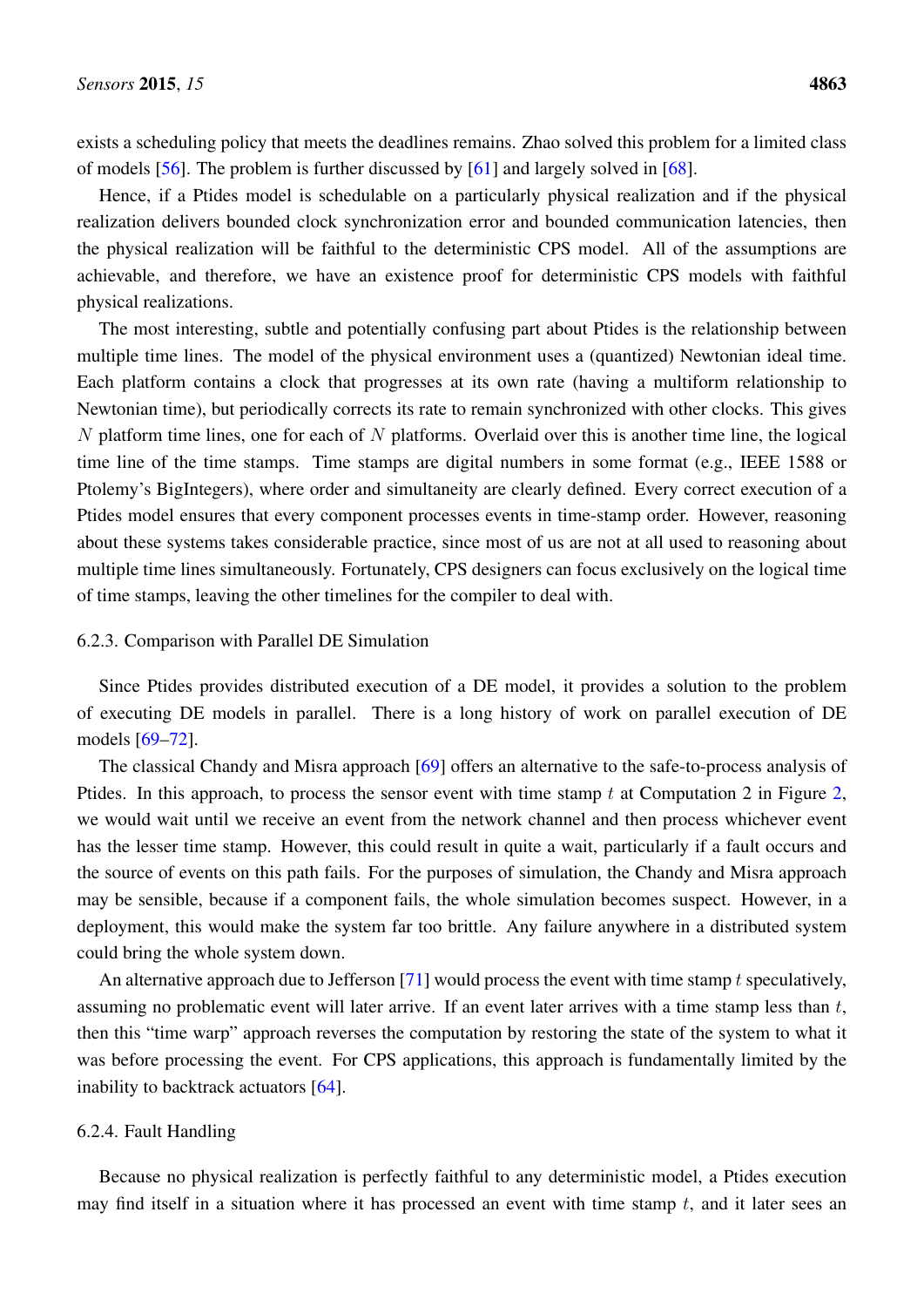event with a lesser time stamp. In this case, we know that one of our assumptions was violated. It is not possible to tell which assumption was violated, however. Violating the network delay bound, for example, is indistinguishable from violating the clock synchronization error bound. Nevertheless, the violation is detectable, so we can treat this as a fault condition. A well-designed CPS application based on Ptides models will include a fault handling strategy to deal with such scenarios. In Google Spanner, for example, a database transaction mechanism is overlaid on top of the Ptides mechanism, rejecting a transaction is the fault handling strategy.

Once we have fault handling, we can trade off the conservatism of our assumptions against the frequency of faults. If we aggressively assume a low latency bound on communication, for example, then we will experience more faults than with a more conservative assumption. Not all faults are serious, so the ability to explore such tradeoffs systematically can be a very valuable design tool.

As long as faults do not occur, the execution will look exactly the same as the physical environment, up to the time tolerance. This makes Ptides models much more robust than typical real-time software, because small changes in the (physical) execution timing of internal cyber events are not visible to the physical environment (as long as real-time constraints are met at the sensors, actuators and network interfaces). Moreover, since the execution of a Ptides model carries time stamps at run time, run time violations of deadlines at actuators can be detected. Ptides models can be easily made adaptive, changing modes of operation, for example, when such real-time violations occur. In general, therefore, Ptides models provide adequate runtime information for detecting and reacting to a rich variety of timing faults.

#### 7. Conclusions

This paper is about better engineering of cyber-physical systems through better models. I have emphasized that models must not be conflated with the thing being modeled, an altogether too common error among engineers. I have argued that deterministic models have historically proven extremely useful and even form the kingpin of the industrial revolution and the digital and information technology revolutions. Key deterministic models include differential equations, synchronous digital logic, single-threaded imperative programs and instruction set architectures. Cyber-physical systems, however, combine these models in such a way that determinism is not preserved. I then describe two projects that show that deterministic CPS models with faithful physical realizations are possible and practical. The first project is PRET, which shows that the timing precision of synchronous digital logic can be practically made available at the software level of abstraction. The second project is Ptides, which shows that deterministic models for distributed cyber-physical systems have practical faithful realizations. Ptides leverages network clock synchronization, which I believe will become ubiquitous. These projects are mere existence proofs, and there is no doubt that more work is needed before engineers routinely use deterministic models for CPS. I conclude by speculating that a good deterministic modeling paradigm for CPS will fuel the next technology revolution.

#### Acknowledgments

The author thanks Eleftherios Matsikoudis for comments, challenges and suggestions that significantly improved this paper.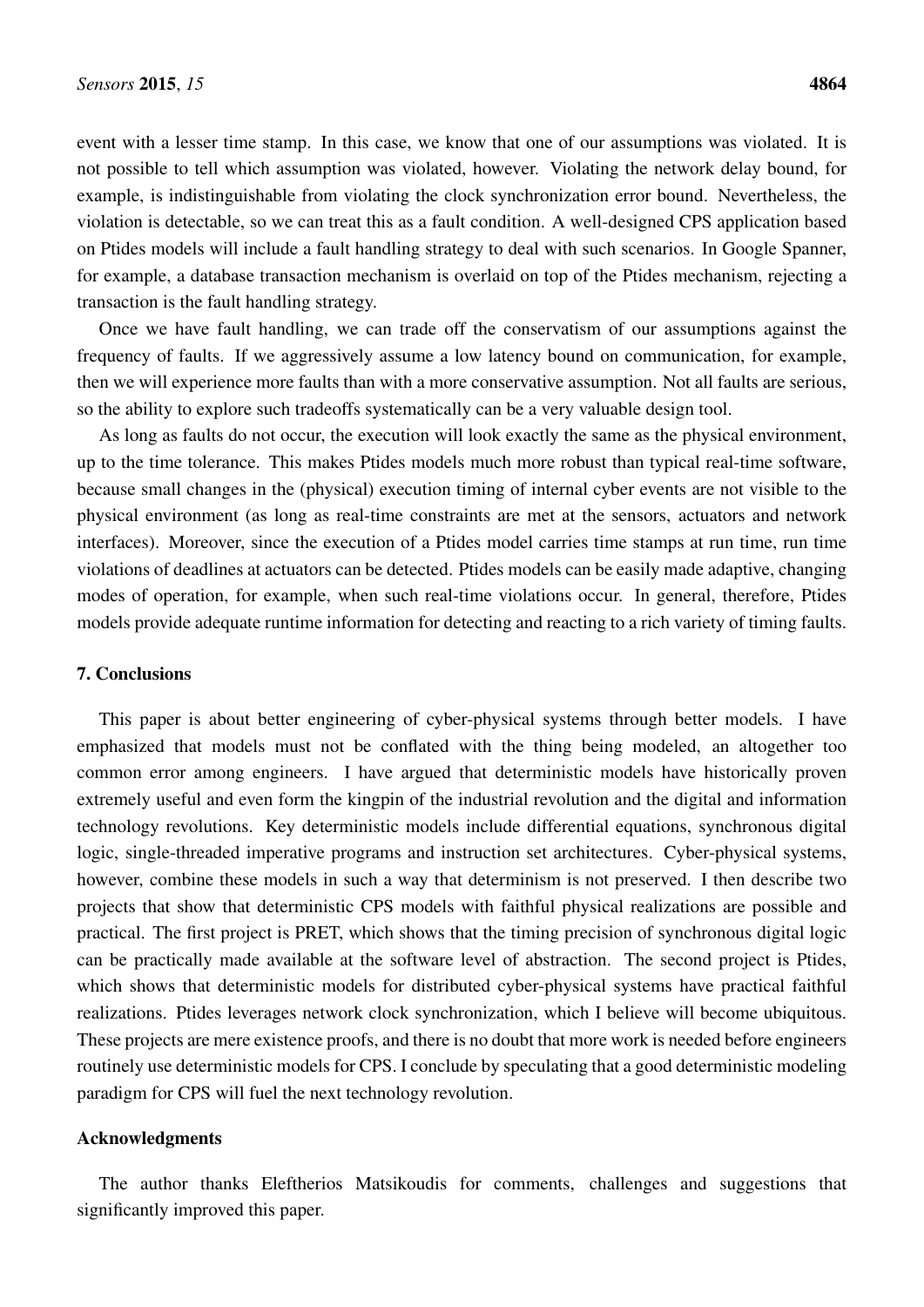This paper reflects several years of work under several sponsored projects, including: the National Science Foundation (NSF) Awards #1446619 (Mathematical Theory of CPS), #1329759 (COSMOI), #0931843 (ActionWebs), #0720882 (CSR-EHS: PRET), #1035672 (CPS: Medium: Timing Centric Software); the Naval Research Laboratory (NRL #N0013-12-1-G015); the Center for Hybrid and Embedded Software Systems (CHESS) at UC Berkeley, supported by the following companies: Bosch, Denso, IHI, National Instruments and Toyota; the TerraSwarm Research Center, one of six centers administered by the STARnetphase of the Focus Center Research Program (FCRP), the Semiconductor Research Corporation program sponsored by MARCOand DARPA; and the iCyPhy Research Center (Industrial Cyber-Physical Systems, supported by IBM and United Technologies).

Any opinions, findings and conclusions or recommendations expressed in this material are those of the author and do not necessarily reflect the views of any of the sponsors.

# Conflicts of Interest

The author declares no conflicts of interest.

## References

- <span id="page-28-0"></span>1. Wiener, N. *Cybernetics: Or Control and Communication in the Animal and the Machine*; MIT Press: Cambridge, MA, USA, 1948.
- <span id="page-28-1"></span>2. Golomb, S.W. Mathematical models—Uses and limitations. *IEEE Trans. Reliab.* 1968. *R–20*, 130–131.
- <span id="page-28-2"></span>3. Lee, E.A. Constructive Models of Discrete and Continuous Physical Phenomena. *IEEE Access* 2014, *2*, 1–25.
- <span id="page-28-3"></span>4. Lee, E.A.; Sangiovanni-Vincentelli, A. A Framework for Comparing Models of Computation. *IEEE Trans. Comput. Aided Des. Circuits Syst.* 1998, *17*, 1217–1229.
- <span id="page-28-4"></span>5. Benveniste, A.; Berry, G. The Synchronous Approach to Reactive and Real-Time Systems. *IEEE Proc.* 1991, *79*, 1270–1282.
- <span id="page-28-5"></span>6. Lee, E.A. The Problem with Threads. *Computer* 2006, *39*, 33–42.
- <span id="page-28-6"></span>7. Clarke, E.M.; Grumberg, O.; Peled, D. *Model Checking*; MIT Press: Cambridge, MA, USA, 1999.
- <span id="page-28-7"></span>8. Berry, G. The Constructive Semantics of Pure Esterel-Draft Version 3. Available online: Available online: http://www-sop.inria.fr/meije/esterel/doc/main-papers.html (accessed on 11 February 2015).
- <span id="page-28-8"></span>9. Mendler, M.; Shiple, T.R.; Berry, G. Constructive Boolean circuits and the exactness of timed ternary simulation. *Form. Methods Syst. Des.* 2012, *40*, 283–329.
- <span id="page-28-9"></span>10. Buttazzo, G.C. *Hard Real-Time Computing Systems: Predictable Scheduling Algorithms and Applications*, 2nd ed.; Springer: Berlin, Germany, 2005.
- <span id="page-28-10"></span>11. Wirth, N. Toward a discipline of real-time programming. *Commun. ACM* 1977, *20*, 577–583.
- <span id="page-28-11"></span>12. Wirth, N. *Programming in Modula-2*; Springer-Verlag: Heidelberg, Germany, 1983.
- <span id="page-28-12"></span>13. Martin, T. Real-Time Programing Language PEARL—Concept and Characteristics. In Proceedings of the Computer Software and Applications Conference (COMPSAC), Chicago, IL, USA, 13–16 November 1978; pp. 301–306.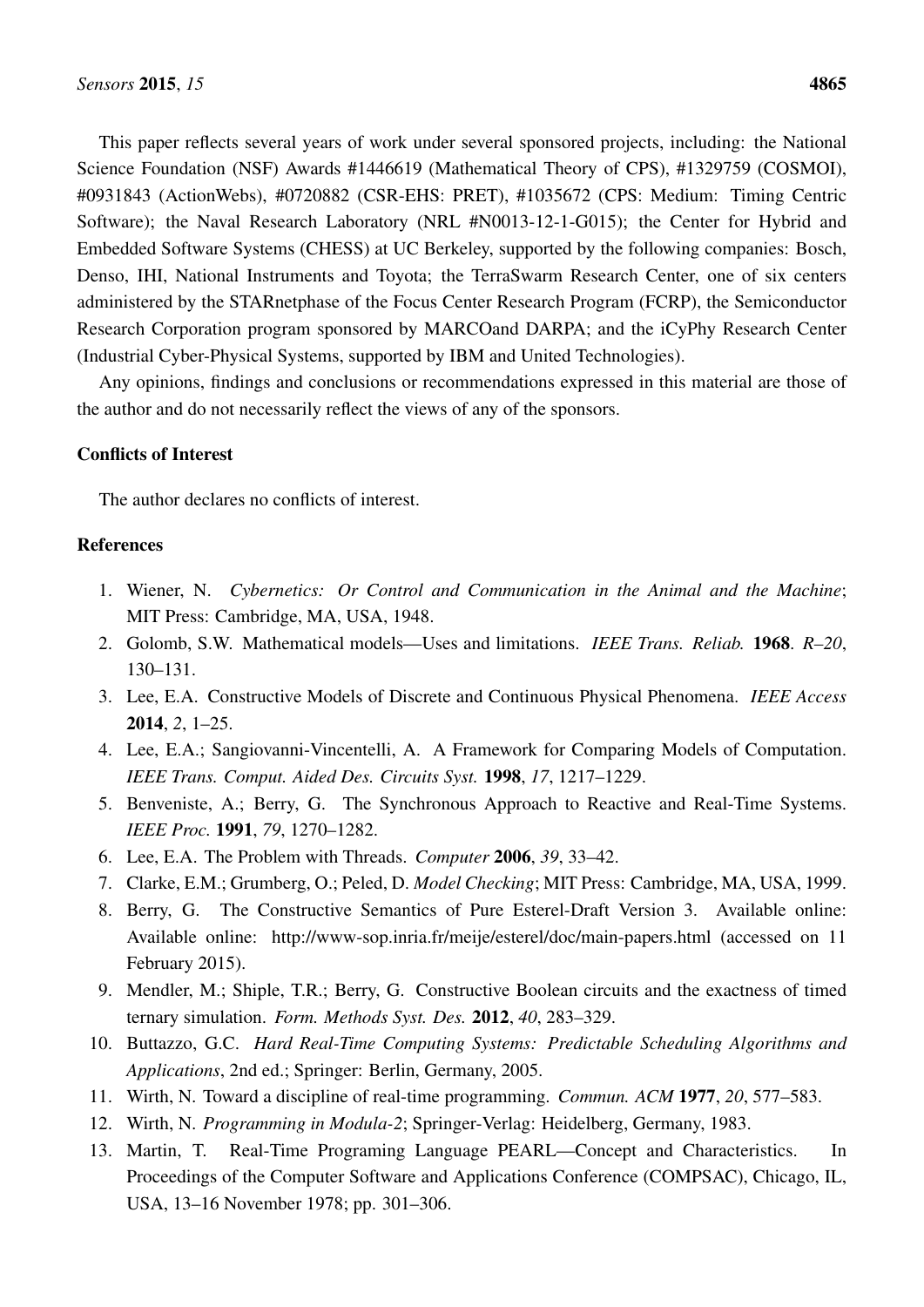- <span id="page-29-0"></span>14. Burns, A.; Wellings, A. *Real-Time Systems and Programming Languages: Ada 95, Real-Time Java and Real-Time POSIX*, 3rd ed.; Addison-Wesley: Boston, MA, USA, 2001.
- <span id="page-29-1"></span>15. Galletly, J. *Occam-2*, 2nd ed.; University College London Press: London, UK, 1996.
- <span id="page-29-2"></span>16. Klingerman, E.; Stoyenko, A. Real-Time Euclid: A Language for Reliable Real-Time Systems. *IEEE Trans. Softw. Eng.* 1986, *12*. 941–949.
- <span id="page-29-3"></span>17. Armstrong, J.; Virding, R.; Wikström, C.; Williams, M. *Concurrent Programming in Erlang*, 2nd ed.; Prentice Hall: Prentice Hall: Englewood Cliffs, NJ, USA, 1996.
- <span id="page-29-4"></span>18. Stankovic, J.A. Misconceptions about real-time computing: A serious problem for next-generation systems. *Computer* 1988, *21*, 10–19.
- <span id="page-29-5"></span>19. Henzinger, T.A.; Horowitz, B.; Kirsch, C.M. *Giotto: A Time-Triggered Language for Embedded Programming*; Springer-Verlag: Tahoe City, CA, USA, 2001; Volume LNCS 2211, pp. 166–184.
- <span id="page-29-6"></span>20. Kopetz, H.; Bauer, G. The Time-Triggered Architecture. *IEEE Proc.* 2003, *91*, 112–126.
- <span id="page-29-7"></span>21. NASA Engineering and Safety Center. *National Highway Traffic Safety Administration Toyota Unintended Acceleration Investigation*; Technical Assessment Report, NASA, 2011. Available online: http://www.nhtsa.gov/UA (accessed on 3 December 2014).
- <span id="page-29-8"></span>22. Koopman, P. A Case Study of Toyota Unintended Acceleration and Software Safety, 2014. Available online: http://betterembsw.blogspot.com/2014/09/a-case-study-of-toyotaunintended.html (accessed on 3 December 2014).
- <span id="page-29-9"></span>23. Wilhelm, R.; Engblom, J.; Ermedahl, A.; Holsti, N.; Thesing, S.; Whalley, D.; Bernat, G.; Ferdinand, C.; Heckmann, R.; Mitra, T.; *et al*. The worst-case execution-time problem—Overview of methods and survey of tools. *ACM Trans. Embed. Comput. Syst. (TECS)* 2008, *7*, 1–53.
- <span id="page-29-10"></span>24. Jensen, E.D.; Locke, C.D.; Tokuda, H. A Time-Driven Scheduling Model for Real-Time Operating Systems. In Proceedings of the Real-Time Systems Symposium (RTSS); San Diego, CA, USA, 3–6 December 1985.
- <span id="page-29-11"></span>25. Edwards, S.A.; Lee, E.A. The Case for the Precision Timed (PRET) Machine. In Proceedings of the Design Automation Conference (DAC), San Diego, CA, USA, 4–8 June 2007.
- <span id="page-29-12"></span>26. Edwards, S.A.; Kim, S.; Lee, E.A.; Liu, I.; Patel, H.; Schoeberl, M. A Disruptive Computer Design Idea: Architectures with Repeatable Timing. In Proceedings of the IEEE International Conference on Computer Design (ICCD), Lake Tahoe, CA, USA, 4–7 October 2009; pp. 54–59.
- <span id="page-29-13"></span>27. Liu, I.; Reineke, J.; Broman, D.; Zimmer, M.; Lee, E.A. A PRET Microarchitecture Implementation with Repeatable Timing and Competitive Performance. In Proceedings of 2012 IEEE 30th International Conference on Computer Design (ICCD), Montreal, QC, Canada, 30 September–3 October 2012; pp. 87–93.
- <span id="page-29-14"></span>28. Reineke, J.; Liu, I.; Patel, H.D.; Kim, S.; Lee, E.A. PRET DRAM Controller: Bank Privatization for Predictability and Temporal Isolation. In Proceedings of the International Conference on Hardware/Software Codesign and System Synthesis (CODES+ISSS), Taipei, Taiwan, 9–14 October 2011; pp. 99–108.
- <span id="page-29-15"></span>29. Zimmer, M.; Broman, D.; Shaver, C.; Lee, E.A. FlexPRET: A Processor Platform for Mixed-Criticality Systems. In Proceedings of the Real-Time and Embedded Technology and Application Symposium (RTAS), Berlin, Germany, 15–17 April 2014.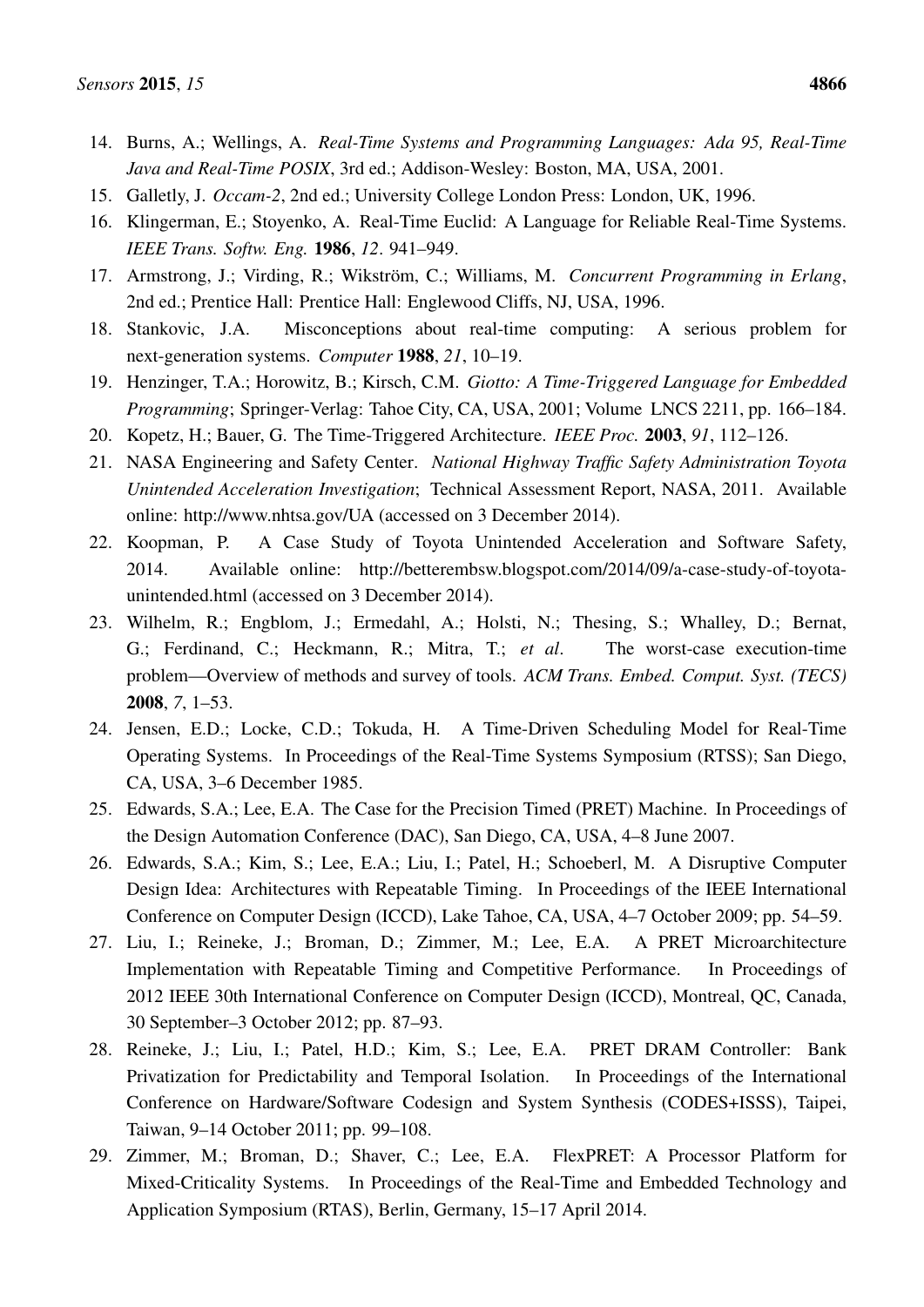- <span id="page-30-0"></span>30. Burns, A.; Davis, R. Mixed Criticality Systems—A Review. Available online: http://www-users.cs.york.ac.uk/burns/review.pdf (accessed on 11 February 2015).
- <span id="page-30-1"></span>31. Waterman, A.; Lee, Y.; Patterson, D.A.; Asanovic, K. *The RISC-V Instruction Set Manual, Volume I: Base User-Level ISA*; Technical Report UCB/EECS-2011-62; EECS Department, University of California: Berkeley, CA, USA, 2011.
- <span id="page-30-2"></span>32. Bachrach, J.; Vo, H.; Richards, B.; Lee, Y.; Waterman, A.; Avizienis, R.; Wawrzynek, J.; Asanovic, K. Chisel: Constructing hardware in a Scala embedded language. In Proceedings of the Design Automation Conference (DAC), San Francisco, CA, USA, 3–7 June 2012; pp. 1216–1225.
- <span id="page-30-3"></span>33. Kim, Y.; Broman, D.; Cai, J.; Shrivastava, A. WCET-Aware Dynamic Code Management on Scratchpads for Software-Managed Multicores. In Proceedings of the Real-Time and Embedded Technology and Application Symposium (RTAS), Berlin, Germany, 15–17 April 2014.
- <span id="page-30-4"></span>34. Bui, D.; Lee, E.A.; Liu, I.; Patel, H.D.; Reineke, J. Temporal Isolation on Multiprocessing Architectures. In *Design Automation Conference (DAC)*; ACM: San Diego, CA, USA, 2011.
- <span id="page-30-5"></span>35. Liu, I.; Lee, E.A.; Viele, M.; Wang, G.G.; Andrade, H. A Heterogeneous Architecture for Evaluating Real-Time One-Dimensional Computational Fluid Dynamics on FPGAs. In Proceedings of the International Symposium on Field-Programmable Custom Computing Machines (FCCM), Toronto, ON, Canada, 29 April–1 May 2012.
- <span id="page-30-6"></span>36. Broman, D.; Greenberg, L.; Lee, E.A.; Masin, M.; Tripakis, S.; Wetter, M. *Requirements for Hybrid Cosimulation*; Report UCB/EECS-2014-157 (to appear, HSCC 2015), EECS Department, University of California, Berkeley, 2014.
- <span id="page-30-7"></span>37. Lee, E.A.; Tripakis, S. Modal Models in Ptolemy. In Proceedings of the 3rd International Workshop on Equation-Based Object-Oriented Modeling Languages and Tools (EOOLT), Oslo, Norway, 3 October 2010.
- <span id="page-30-8"></span>38. Cardoso, J.; Derler, P.; Eidson, J.C.; Lee, E.A.; Matic, S.; Zhao, Y.; Zou, J. Modeling Timed Systems. In *System Design, Modeling, and Simulation using Ptolemy II*; Ptolemaeus, C., Ed.; Ptolemy.org: Berkeley, CA, USA, 2014; pp. 355–393.
- <span id="page-30-9"></span>39. Manna, Z.; Pnueli, A. Verifying Hybrid Systems. In *Hybrid Systems*; Springer: Berlin, Germany, 1993; Volume LNCS 736, pp. 4–35.
- 40. Maler, O.; Manna, Z.; Pnueli, A. From Timed to Hybrid Systems. In *Real-Time: Theory and Practice, REX Workshop*; Springer-Verlag: Heidelberg, Germany, 1992; pp. 447–484.
- 41. Lee, E.A.; Zheng, H. Operational Semantics of Hybrid Systems. In *Hybrid Systems: Computation and Control (HSCC)*; Morari, M., Thiele, L., Eds.; Springer-Verlag: Zurich, Switzerland, 2005; Volume LNCS 3414, pp. 25–53.
- <span id="page-30-10"></span>42. Cataldo, A.; Lee, E.A.; Liu, X.; Matsikoudis, E.; Zheng, H. A Constructive Fixed-Point Theorem and the Feedback Semantics of Timed Systems. In Proceedings of the Workshop on Discrete Event Systems (WODES), Ann Arbor, MI, USA, 10–12 July 2006.
- <span id="page-30-11"></span>43. Benveniste, A.; Bourke, T.; Caillaud, B.; Pouzet, M. The Fundamentals of Hybrid Systems Modelers. *J. Comput. Syst. Sci.* 2012, *78*, 877–910.
- 44. Mosterman, P.J.; Simko, G.; Zande, J. A Hyperdense Semantic Domain for Discontinuous Behavior in Physical System Models. In Proceedings of the Multi-Paradigm Modeling (MPM), Miami, FL, USA, 30 September 2013.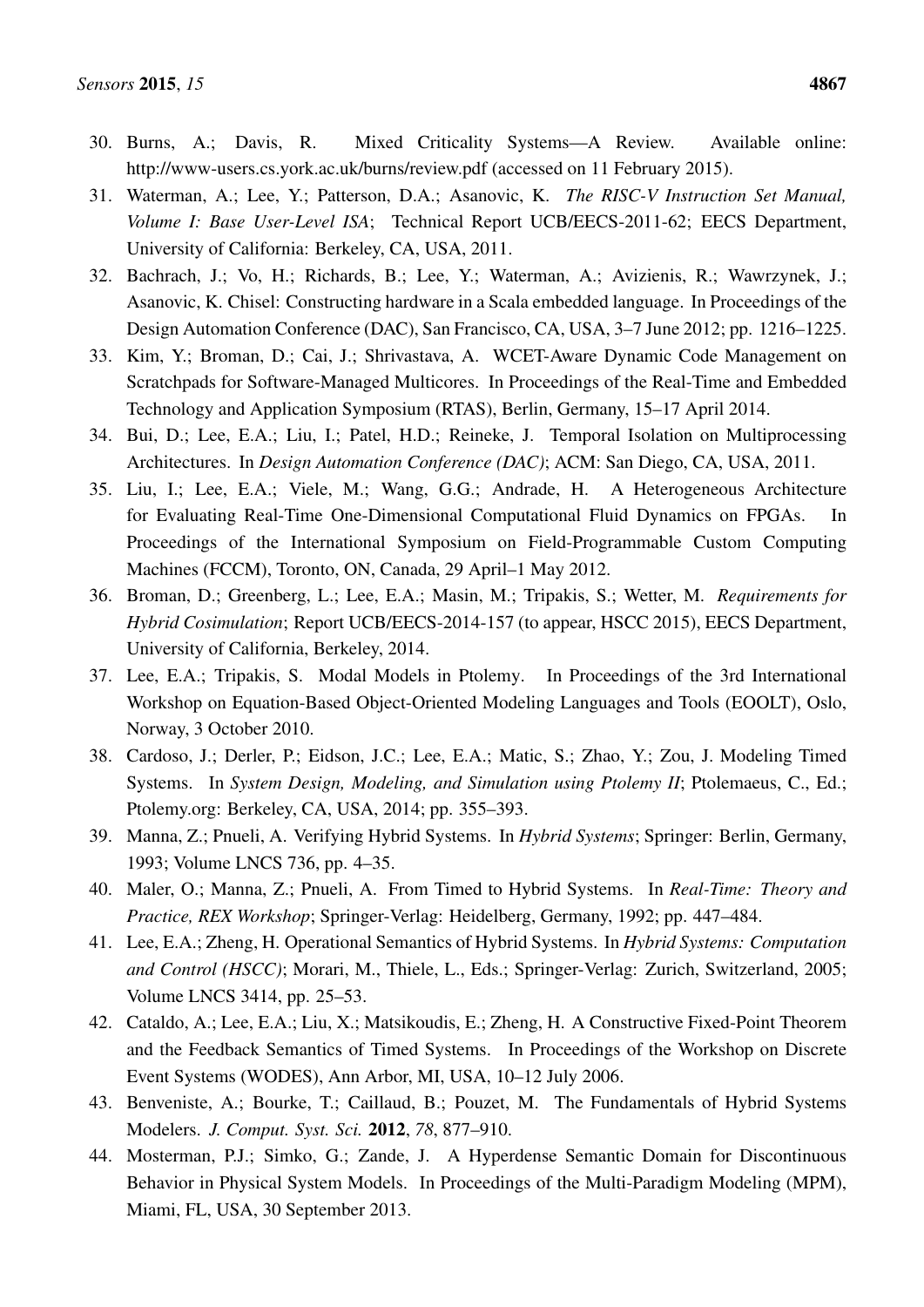- <span id="page-31-0"></span>45. Bliudze, S.; Furic, S. An Operational Semantics for Hybrid Systems involving Behavioral Abstraction. In Proceedings of the Modelica Conference, Lund, Sweden, 10–12 March 2014.
- <span id="page-31-1"></span>46. Lindstrøm, T. An invitation to nonstandard analysis. In *Nonstandard Analysis and Its Applications*; Cutland, N., Ed.; Cambridge University Press: Cambridge, UK, 1988; pp. 1–105.
- <span id="page-31-2"></span>47. Ptolemaeus, C. *System Design, Modeling, and Simulation Using Ptolemy II*; Ptolemy.org: Berkeley, CA, USA, 2014.
- <span id="page-31-3"></span>48. Cassandras, C.G. *Discrete Event Systems, Modeling and Performance Analysis*; Irwin, Springer: Berlin, Germany, 1993.
- 49. Zeigler, B.P.; Praehofer, H.; Kim, T.G. *Theory of Modeling and Simulation*, 2nd ed.; Academic Press: London, UK, 2000.
- <span id="page-31-4"></span>50. Fishman, G.S. *Discrete-Event Simulation: Modeling, Programming, and Analysis*; Springer-Verlag: Berlin, Germany, 2001.
- <span id="page-31-5"></span>51. Cellier, F.E.; Kofman, E. *Continuous System Simulation*; Springer: Berlin, Germany, 2006.
- <span id="page-31-6"></span>52. Mills, D.L. *Computer Network Time Synchronization — The Network Time Protocol*; CRC Press: Boca Raton, FL, USA, 2006.
- <span id="page-31-7"></span>53. Eidson, J.C. *Measurement, Control, and Communication Using IEEE 1588*; Springer: Berlin, Germany, 2006.
- <span id="page-31-8"></span>54. Gaderer, G.; Loschmidt, P.; Cota, E.G.; Lewis, J.H.; Serrano, J.; Cattin, M.; Alvarez, P.; Oliveira Fernandes Moreira, P.M.; Wlostowski, T.; Dedic, J.; *et al*. The White Rabbit Project. In Proceedings of the International Conference on Accelerator and Large Experimental Physics Control Systems, Kobe, Japan, 12–16 October 2009.
- <span id="page-31-9"></span>55. Zhao, Y.; Lee, E.A.; Liu, J. A Programming Model for Time-Synchronized Distributed Real-Time Systems. In *Real-Time and Embedded Technology and Applications Symposium (RTAS)*; IEEE: Bellevue, WA, USA, 2007; pp. 259–268.
- <span id="page-31-10"></span>56. Zhao, Y. *On the Design of Concurrent, Distributed Real-Time Systems*; Ph.D. Thesis Technical Report UCB/EECS-2009-117, EECS Department, UC Berkeley, 2009.
- <span id="page-31-11"></span>57. Lee, E.A.; Matic, S.; Seshia, S.A.; Zou, J. The Case for Timing-Centric Distributed Software. In Proceedings of the IEEE International Conference on Distributed Computing Systems Workshops: Workshop on Cyber-Physical Systems, Montreal, QC, Canada, 22 June 2009.
- <span id="page-31-12"></span>58. Eidson, J.; Lee, E.A.; Matic, S.; Seshia, S.A.; Zou, J. Distributed Real-Time Software for Cyber-Physical Systems. *IEEE Proc.* 2012, *100*, 45–59.
- <span id="page-31-13"></span>59. Derler, P.; Lee, E.A.; Matic, S. Simulation and Implementation of the PTIDES Programming Model. In Proceedings of the IEEE International Symposium on Distributed Simulation and Real Time Applications (DS-RT), Vancouver, B.C., Canada, 27–29 October 2008.
- <span id="page-31-14"></span>60. Feng, T.H.; Lee, E.A.; Patel, H.D.; Zou, J. Toward an Effective Execution Policy for Distributed Real-Time Embedded Systems. In Proceedings of the 14th IEEE Real-Time and Embedded Technology and Applications Symposium (RTAS), St. Louis, MO, USA, 22–24 April 2008.
- <span id="page-31-15"></span>61. Zou, J.; Matic, S.; Lee, E.A.; Feng, T.H.; Derler, P. Execution strategies for Ptides, a programming model for distributed embedded systems. In *Real-Time and Embedded Technology and Applications Symposium (RTAS)*; IEEE: San Francisco, CA, USA, 2009.